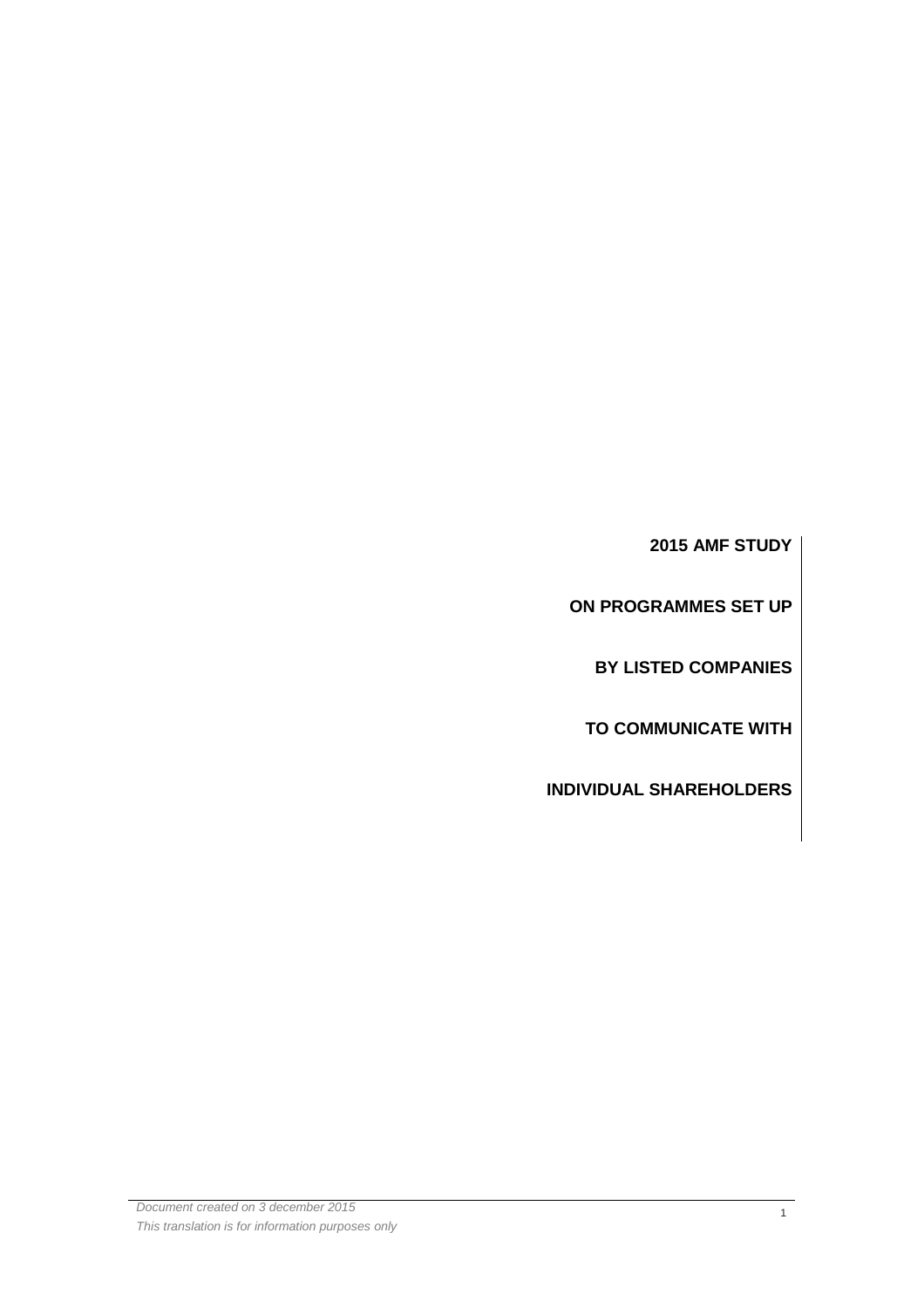| 1.                                                                                          |                                                                                                 |  |  |  |  |  |
|---------------------------------------------------------------------------------------------|-------------------------------------------------------------------------------------------------|--|--|--|--|--|
| 1.1.                                                                                        |                                                                                                 |  |  |  |  |  |
| 1.2.                                                                                        |                                                                                                 |  |  |  |  |  |
| 1.3.                                                                                        | Regulatory framework governing communication intended for individual shareholders.8             |  |  |  |  |  |
|                                                                                             |                                                                                                 |  |  |  |  |  |
| 2.                                                                                          |                                                                                                 |  |  |  |  |  |
| 2.1.                                                                                        |                                                                                                 |  |  |  |  |  |
| 2.2.                                                                                        |                                                                                                 |  |  |  |  |  |
| 2.3.                                                                                        |                                                                                                 |  |  |  |  |  |
| 2.4.                                                                                        |                                                                                                 |  |  |  |  |  |
|                                                                                             |                                                                                                 |  |  |  |  |  |
| 3.                                                                                          | SHAREHOLDER RELATIONS PROGRAMMES REFLECT SHAREHOLDER RELATIONS                                  |  |  |  |  |  |
|                                                                                             |                                                                                                 |  |  |  |  |  |
| 3.1.                                                                                        | Retail shareholder relations strategies serve company-specific goals 11                         |  |  |  |  |  |
| 3.2.                                                                                        | Objectives assigned to shareholder relations reflect the retail shareholder relations           |  |  |  |  |  |
|                                                                                             |                                                                                                 |  |  |  |  |  |
| 3.3.                                                                                        | Resources allocated to the retail shareholder relations strategy 12                             |  |  |  |  |  |
|                                                                                             |                                                                                                 |  |  |  |  |  |
| 4.                                                                                          | FRAMEWORKS AND TOOLS FOR SHAREHOLDER COMMUNICATION  13                                          |  |  |  |  |  |
| 4.1.                                                                                        |                                                                                                 |  |  |  |  |  |
| 4.2.                                                                                        |                                                                                                 |  |  |  |  |  |
| 4.3.                                                                                        | Shareholder communication: regulatory recap and best practices  16                              |  |  |  |  |  |
|                                                                                             |                                                                                                 |  |  |  |  |  |
| 5.                                                                                          | CHALLENGES AND OUTLOOK: DIGITAL TRANSITION AND RENEWAL  19                                      |  |  |  |  |  |
| 5.1.                                                                                        |                                                                                                 |  |  |  |  |  |
| 5.2.                                                                                        | Attracting new shareholders: discussions are underway and few tools have been                   |  |  |  |  |  |
|                                                                                             |                                                                                                 |  |  |  |  |  |
|                                                                                             |                                                                                                 |  |  |  |  |  |
|                                                                                             | The original version in French includes the following appendices which have not been translated |  |  |  |  |  |
|                                                                                             |                                                                                                 |  |  |  |  |  |
|                                                                                             |                                                                                                 |  |  |  |  |  |
|                                                                                             |                                                                                                 |  |  |  |  |  |
|                                                                                             |                                                                                                 |  |  |  |  |  |
|                                                                                             |                                                                                                 |  |  |  |  |  |
|                                                                                             |                                                                                                 |  |  |  |  |  |
|                                                                                             |                                                                                                 |  |  |  |  |  |
|                                                                                             | APPENDIX II. 6: Meeting the shareholders - shareholder meetings, expos, site visits and         |  |  |  |  |  |
|                                                                                             |                                                                                                 |  |  |  |  |  |
|                                                                                             |                                                                                                 |  |  |  |  |  |
|                                                                                             |                                                                                                 |  |  |  |  |  |
|                                                                                             |                                                                                                 |  |  |  |  |  |
|                                                                                             |                                                                                                 |  |  |  |  |  |
|                                                                                             |                                                                                                 |  |  |  |  |  |
|                                                                                             |                                                                                                 |  |  |  |  |  |
| APPENDIX III. Fees applied to pure registered shares by companies from the target sample 21 |                                                                                                 |  |  |  |  |  |
| APPENDIX IV. CAC 40: Comparative analysis of the weight of individual share ownership and   |                                                                                                 |  |  |  |  |  |
|                                                                                             |                                                                                                 |  |  |  |  |  |
|                                                                                             |                                                                                                 |  |  |  |  |  |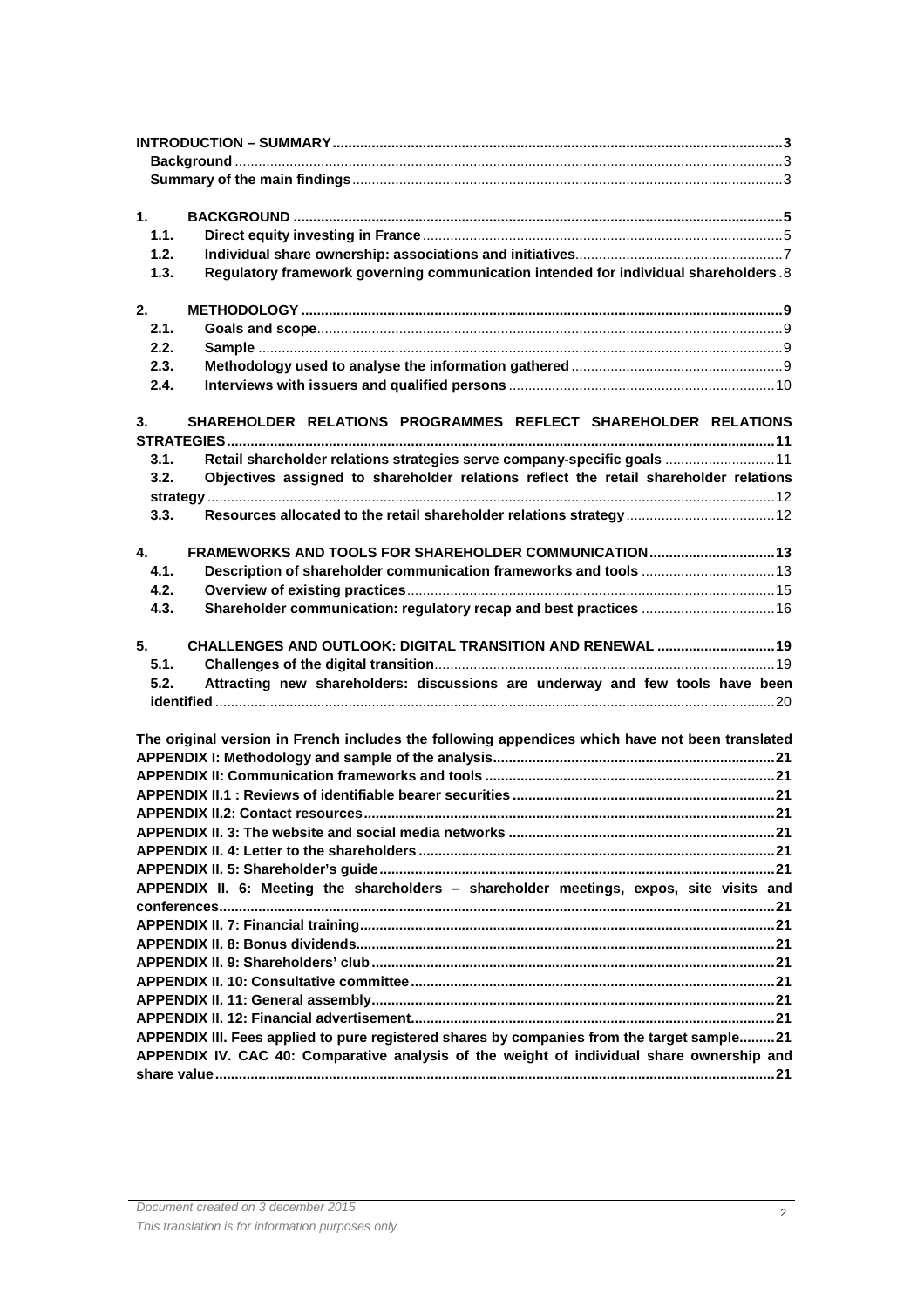#### **Background**

At a time when people in France need to be setting more aside in long-term savings vehicles to cope with issues relating particularly to longer life expectancy, the number of individual shareholders is shrinking yearly while the shareholder population is aging. Yet equity investment has its rightful place in long-term savings solutions even if, when disintermediated, this approach requires time and some basic knowledge.

For these reasons, the AMF has been working since 2012 on initiatives addressing the themes of equity investing and individual share ownership. Many of these target the general public, including educational guides, articles posted on the AMF website and conferences to educate individual shareholders. The AMF has also strived, however, to provide professionals with resources to more effectively identify the issues and benefits associated with investing in equities. In April 2013, the AMF conducted a campaign to test the marketing of shares within the banking sector<sup>1</sup>. The December 2013 Newsletter published by the AMF's Household Savings Observatory highlighted the favourable long-run returns earned by French equities<sup>2</sup>. And in 2014, the AMF took part in a Havas Paris - CSA survey aimed at getting a better understanding of individual share ownership<sup>3</sup>.

One finding of the Havas Paris - CSA survey was that individual shareholders who belong to or previously belonged to a shareholder club are better informed and more active in managing their portfolios. This suggests that the communication programmes set up by companies targeting retail investors could have a real and positive impact on individual shareholders.

This is what brought about the idea of the following study, which has two goals. First, it examines market practices in retail shareholder communication to take stock of what is going on in this area. Next, it identifies best practices to provide operational guidance for any issuer considering setting up a shareholder relations programme or improving an existing programme.

#### **Summary of the main findings**

Shareholder relations programmes vary widely among listed companies. The size of such programmes is intrinsically linked to each company's own shareholder relations strategy. Some firms opt not to reach out to individual shareholders specifically, confining their financial communication to regulated information and investor relations. Other companies pay individual shareholders a lot of attention, for reasons that may reflect their market history, widely dispersed ownership base, disinterest among institutional investors, or image-related concerns. Depending on their needs, they may take a conservative stance and try to inform or retain individual shareholders; alternatively, they may act more aggressively, setting out to win new shareholders or boost the investments of existing shareholders.

There are many different frameworks and tools for financial communication aimed either partly or exclusively at individual shareholders, ranging from the company website to the shareholder newsletter, the shareholder guide, the shareholder club, the consultative committee, preferred dividends, shareholder meetings, financing training courses, and so on. Each company chooses the solutions that offer the best fit with its retail shareholder relations strategy.

 $\overline{a}$ 

<sup>&</sup>lt;sup>1</sup> Review of "young working person" mystery shopping campaign in issue 5 of the Household Savings Observatory Newsletter published in October 2013 (www.amf-france.org > Publications > Newsletter & other publications).

 $2^2$  See issue 6 of the Household Savings Observatory Newsletter published in December 2013.

 $3$  See issue 9 of the Household Savings Observatory Newsletter published in June 2014.

Document created on 3 december 2015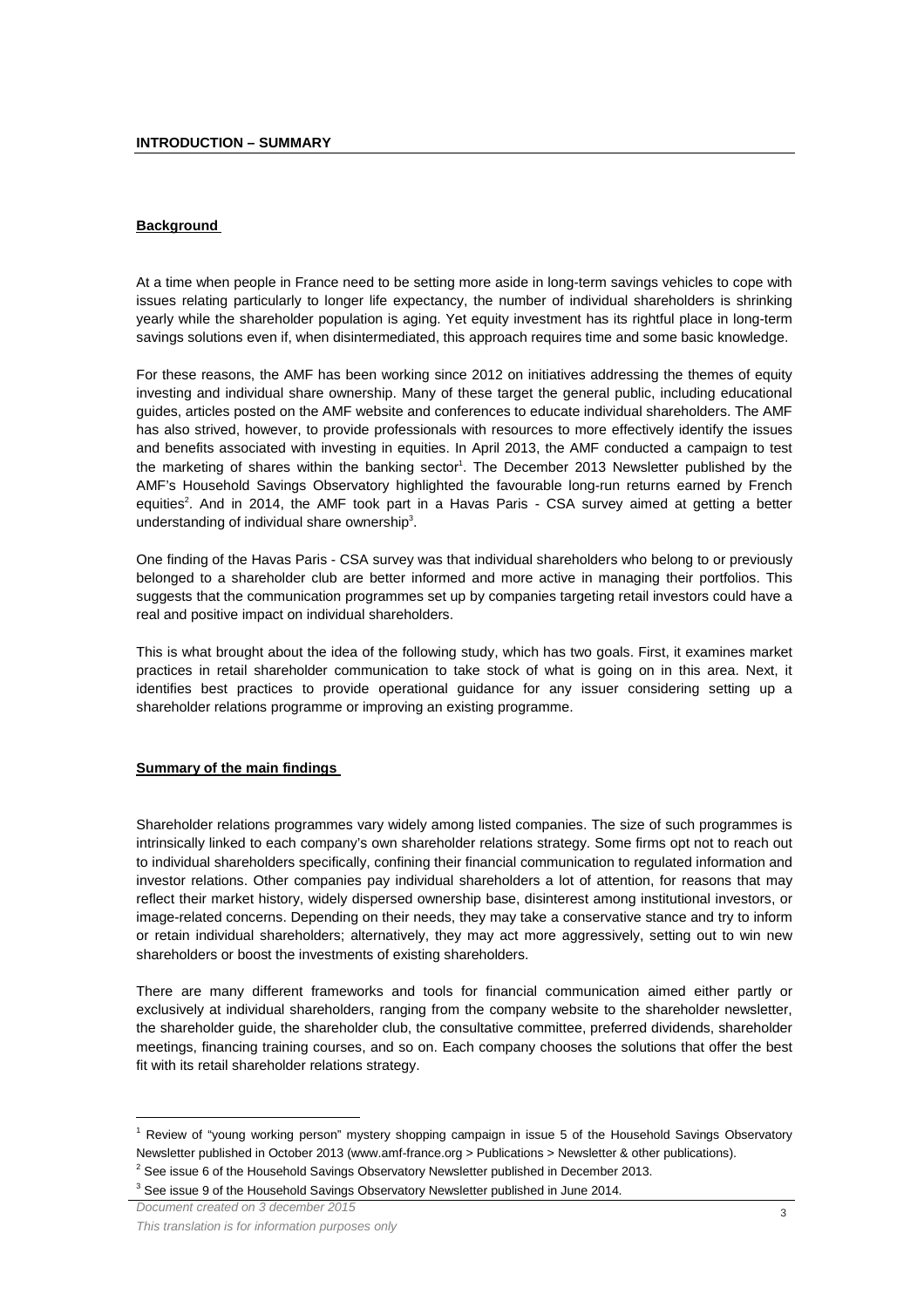Communication targeting individual shareholders should be based on regulated information already published in a news release. Information should be presented in an educational manner to help retail investors take informed decisions. In the context of the study, the AMF identified market practices and highlighted best practices. As a rule, it is good practice for issuers to reflect on the goals of their retail shareholder relations strategy and the fit between these objectives and their existing shareholder relations programme.

Based on the findings, the AMF is also releasing Position DOC-2015-10 on communication by companies on fees associated with holding securities in pure registered form and Recommendation DOC-2015-09 on communication by companies aimed at promoting their securities to individual investors.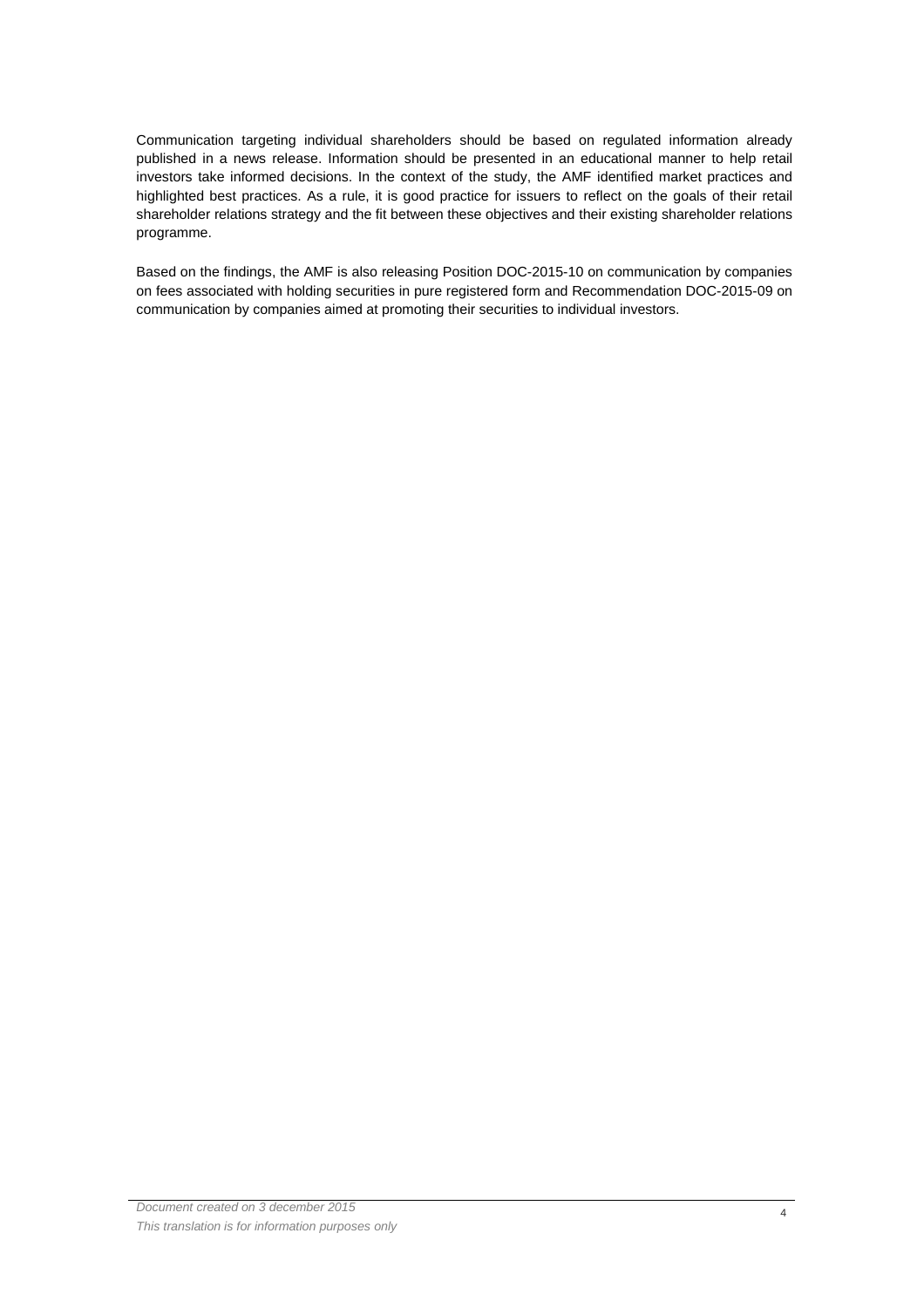## **1.1. Direct equity investing in France**

**1.1.1. The number of shareholders in France has been shrinking steadily for several years**  The number of individual shareholders in France has been falling steadily for several years. Today, an estimated 3.3 million people hold equities directly, or half the level seen in 2009.

13,0% 11,9% 9,1% 8,5% 8,0% 7,3% 6,6% 0,0% 2,0% 4,0% 6,0% 8,0% 10,0% 12,0% 14,0% March 2009 March 2010 March 2011 March 2012 March 2013 March 2014 March 2015 % individual shareholders

**Percentage of individual shareholders in France** 

Source: TNS Sofres Sofia survey of retail savers and investors. Representative sample of French people aged 15 and over. A total of 12,685 people were surveyed in March 2015.

Between March 2009 and March 2015, the proportion of people owning unit-linked life insurance policies, which offer indirect investments in shares, climbed from 8.1% to 10.5%. However, this trend failed to completely offset the downturn in direct equity investment, as the proportion of people owning securities fell steeply over the period from 18.2% in March 2009 to 10.9% in March 2015.

Several factors are routinely put forward to account for the ongoing decline in individual share ownership in France, including low appetite for investment risk, financial literacy levels and a lack of marketing by professionals.

On this last point, the AMF observed a number of share marketing practices during its mystery shopping visits to bank branches. In April 2013, the AMF visited around 100 branches and tested a scenario in which a young employed graduate with some savings already set aside told an adviser that he wanted to invest directly in equities. Even though the scenario was heavily skewed towards equity investment, just 17% of advisers recommended opening an equity savings plan. The finding was the same for the risk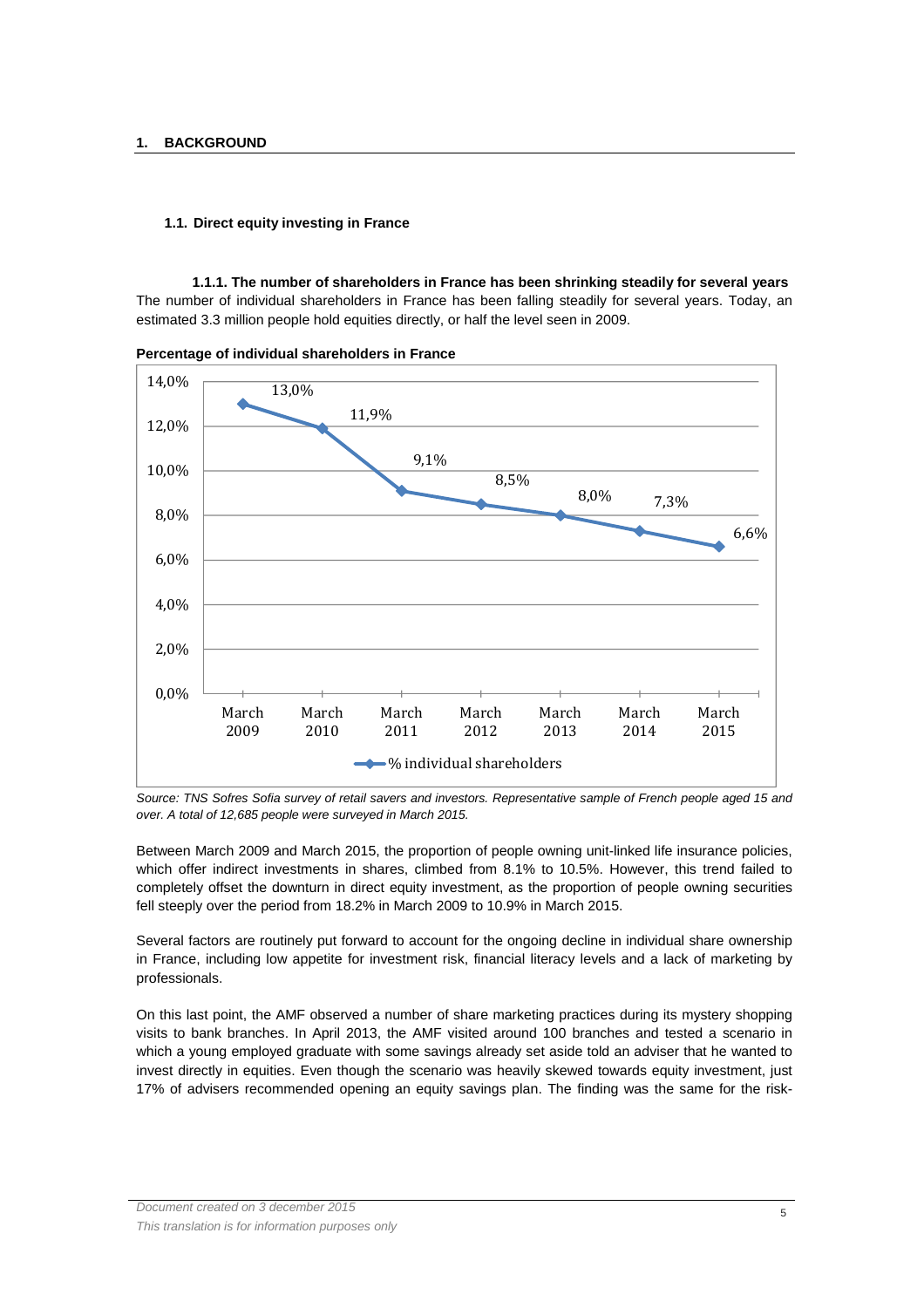hungry customer scenario tested annually since 2011 in the AMF's mystery shopping campaigns: equity savings plans were suggested in just two meetings out of ten in 2013 and in three out of ten in 2014<sup>4</sup>. The results of the campaigns need to be analysed with care, notably given the small number of samples visited. Even so, they do allow the AMF to identify trends and provide a basis for dialogue with banks on their marketing practices, potentially with a view to making changes.

#### **1.1.2. The proportion of individual shareholders in listed companies**

While 84% of individual French shareholders own shares in companies listed on the CAC 40 index, just 34% invest in companies from the SBF 120 index and 18% in the securities of small and medium-sized enterprises listed on AlterNext (Havas Paris – CSA survey, June 2014). These data conceal the inversely proportional presence of individual shareholders in the share capital of companies in the CAC PME index as compared with CAC 40 firms. On average, individual shareholders own 8% of the capital of CAC 40 companies, with a median value of 7%, but among companies in the CAC PME index this share increases to an average of 28% (median value of 22%)<sup>5</sup>. About half of the companies in the CAC PME operate in the health sector, and two-thirds of the usable disclosures on levels of individual share ownership came from companies in this sector.



**Proportion of share capital owned by individual shareholders at end-2014 and 2013/2014 change** 

Source: Company disclosures. In all, 33 companies from the CAC 40 index and 18 from the CAC PME index provided the AMF with information on the proportions of individual shareholders owning share capital at end-2014. Of these companies, three from the CAC 40 and five from the CAC PME were unable to identify the percentage of individual shareholders at end-2013. The change between 2013 and 2014 is therefore not available, and only the ownership percentage at end-2014 is shown in the chart.

For each index, companies are shown in declining order of ownership by individual shareholders. For example, individual shareholders own over 35% of the capital of Company 1, and this percentage did not change much between 2013 and 2014 (just over 0%).

The data gathered for this first study cannot be used to consider company-level changes over a longer period.

There is no obvious correlation between the share price and the percentage of individual shareholders (cf. chart in Appendix IV).

 $5$  Based on disclosures by 33 CAC 40 companies and 18 CAC PME companies. Cf. § 2.3.

l

<sup>&</sup>lt;sup>4</sup> The findings of the mystery shopping campaigns are detailed in issues 5 and 11 of the Household Savings Observatory Newsletter published in October 2013 and December 2014 respectively (www.amf-france.org > Publications > Newsletter & other publications).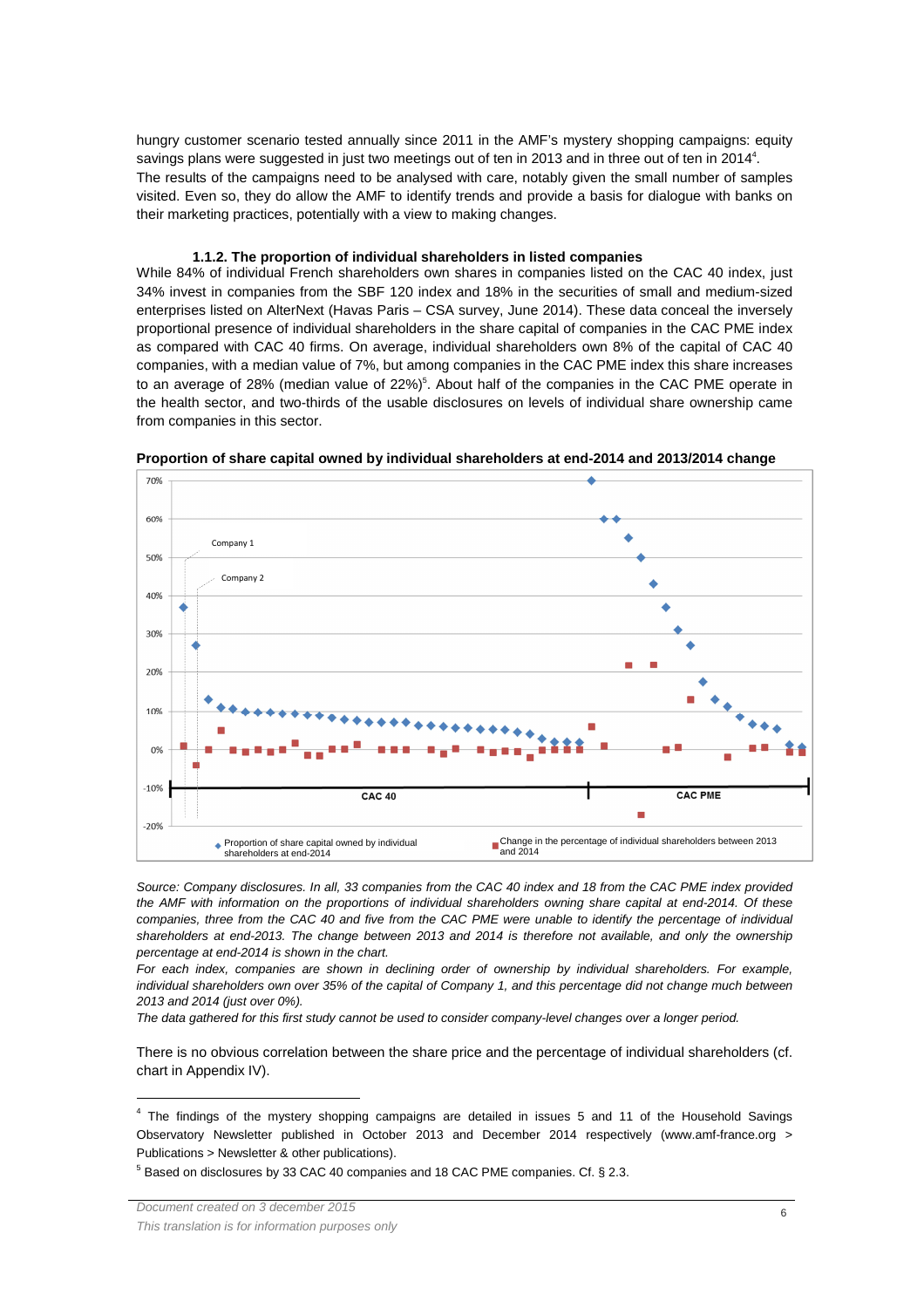Among companies that responded, the level of individual share ownership varied between 1.8% and 37% of share capital for the CAC 40 and between 1.3% and 70% for the CAC PME. While overall the average rate of individual share ownership was stable between 2013 and 2014 for the CAC 40, the CAC PME saw an average increase of 3.5%. The spread in terms of the change in the percentage between 2013 and 2014 was also considerably larger for the CAC PME than for the CAC 40.

| Change in the proportion of individual share ownership |  |
|--------------------------------------------------------|--|
|--------------------------------------------------------|--|

| between 2013 and 2014                                                                             | <b>CAC 40</b> | <b>CAC PME</b> |  |  |
|---------------------------------------------------------------------------------------------------|---------------|----------------|--|--|
| Average                                                                                           | $-0.1\%$      | $3.5\%$        |  |  |
| Largest increase                                                                                  | 5%            | 21.9%          |  |  |
| Largest decrease                                                                                  | 4%            | -17%           |  |  |
| Source: Company disclosures (responses provided by 33 CAC 40 companies and 18 CAC PME companies). |               |                |  |  |

The change in the percentage of individual share ownership is a broad unadjusted statistic that does not offer specific insights into the change in the population of retail shareholders. In the case of one issuer, for example, although the percentage and number of individual shareholders were roughly unchanged between 2013 and 2014, a close analysis of identifiable bearer securities revealed that this overall stability masked turnover of about one-half of its individual shareholders.

#### **1.2. Individual share ownership: associations and initiatives**

Shareholder relations are based on interaction between individual shareholders and those responsible for shareholder relations in listed companies. Various associations and organisations are involved in these relationships routinely or from time to time.

#### **Individual shareholder associations**

France has several associations for individual shareholders, including the federation of individual investors and investment clubs (F2iC), the association for property and individual share ownership (APAI) and the national shareholders association (ANAF).

According to information provided on their websites, the F2IC has 50,000 individual members, while the APAI has several hundred.

#### **Professional associations and organisations**

The French association of financial communication professionals (CLIFF) has an individual investors working group. As at 7 September 2015, 26 companies (21 from the CAC 40 and five from the SBF 120) were members.

Since 2008, the Financial Communication Observatory, whose members include Bredin Prat, CLIFF, Euronext, PwC and SFAF, has published an annual guide to financial communication frameworks and practices that covers the communication tools used to reach out to individual shareholders.

## **Initiatives to promote individual share ownership**

Several initiatives to promote individual share ownership have emerged in France in recent years. Examples include:

- The "White Paper for the promotion of individual and employee share ownership as a means to finance business growth" published in 2012 by Havas Worldwide Paris and Info Pro, three years on from the publication of the "White paper for the promotion of individual and employee share ownership in the crisis exit period";
- "Observatory for the promotion of individual share ownership" (OPPAI) set up by Investir -Le Journal des Finances;
- "Observatory for the shareholders of tomorrow" set up in 2014 by Capitalcom;
- Survey entitled "Individual shareholders challenging the received wisdom" by Havas Paris – CSA. The AMF took part in the survey, to which it devoted issue 9 of the Newsletter of the Household Savings Observatory published in June 2014.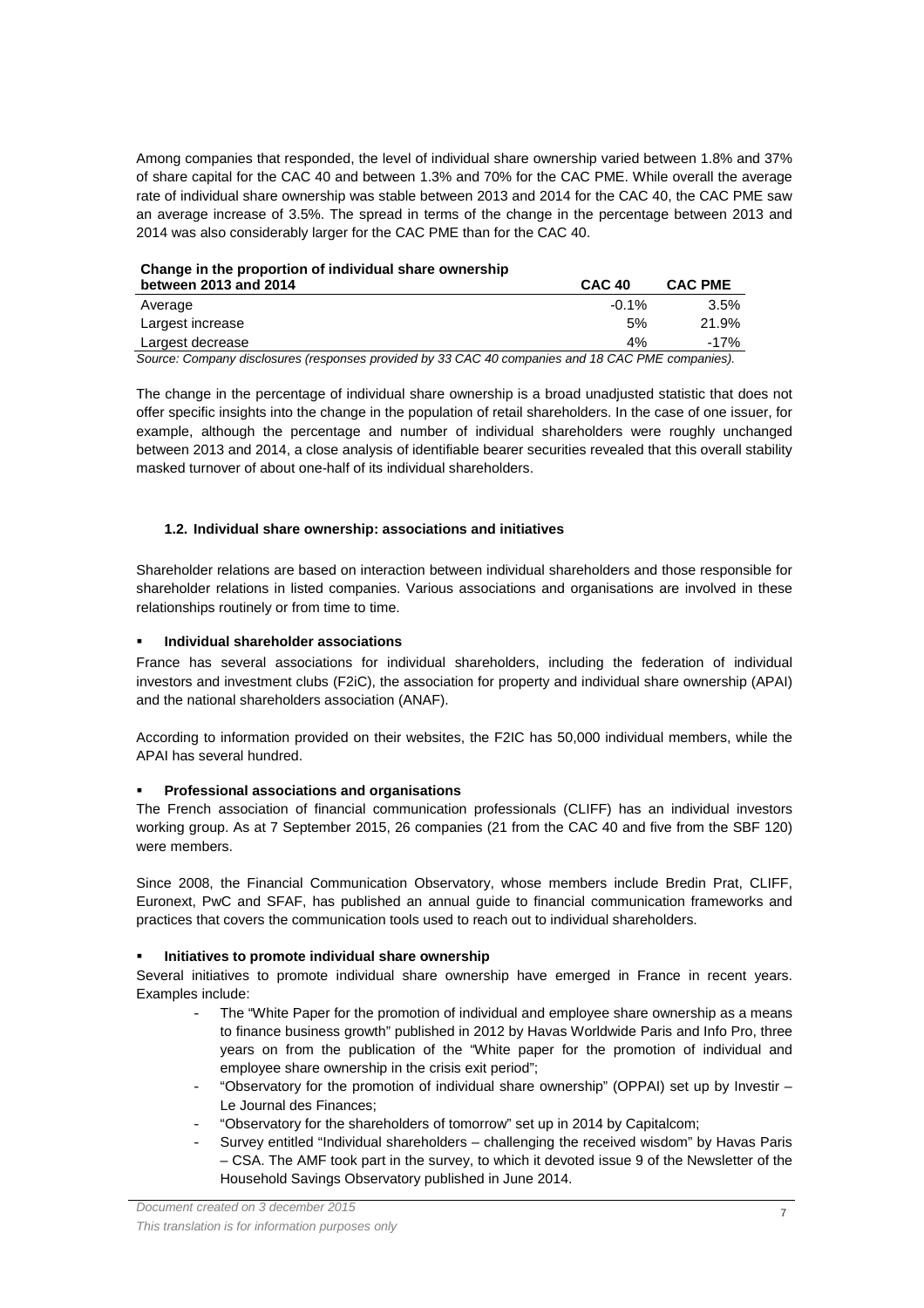#### **1.3. Regulatory framework governing communication intended for individual shareholders**

Listed companies must comply with a number of transparency obligations. The minimum disclosure requirements are set out in the AMF General Regulation. These include periodic disclosure requirements, which oblige issuers to regularly publish information on their performances and key figures. Issuers are also subject to ongoing disclosure requirements, obliging them to inform the market promptly of any material information that could affect their share price. Periodic and ongoing disclosures form the two pillars of regulated information.

Some issuers also voluntarily organise specific communication arrangements targeting individual shareholders, such as specific publications (shareholder newsletters and guides), shareholder clubs, consultative committees, special events and so on. While they do not come expressly within the scope of regulated information, these arrangements nevertheless have to comply with some of the associated rules. In this respect, the AMF reiterates that, irrespective of the communication medium or target population, all issuers are required to provide accurate, precise and fairly presented information (Article 223-1 of the AMF General Regulation) and to ensure equal access to this information (Article 223-10-1 of the AMF General Regulation). Communication targeting individual shareholders ("shareholder communication") should be based on regulated information that has already been published in a news release.

The AMF draws attention to the following recommendations, which may apply to shareholder communication programmes:

- AMF Recommendation 2014-DOC-15 on communication by companies on their website and on social media,
- AMF Recommendation 2012-DOC-05 on the general meetings of listed companies published in July 2012 and amended in February 2015.

Media publications and promotional communication are governed by the following:

- Article 221-4 VI. of the AMF General Regulation for regulated information,
- Articles 223-1 and 223-4 of the AMF General Regulation for ongoing disclosures,
- Articles 212-27 I., 212-28 and 212-29 of the AMF General Regulation for distribution of the prospectus and promotional communication.

The AMF also recalls the recommendation issued by France's advertising regulator (ARPP) in January 2014 on the advertising of financial and investment products<sup>6</sup>.

Furthermore, on 9 April 2014, the European Commission published a proposed revision for the Shareholder Rights Directive of 11 July 2007. The revision is now under discussion. Some of the final provisions could affect communication programmes targeting individual shareholders, particularly as regards identifying shareholders and facilitating the exercise of their rights.

Document created on 3 december 2015

 $\overline{a}$ 

<sup>6</sup> Available at http://www.arpp-pub.org/reco\_pub\_produits\_financiers.html.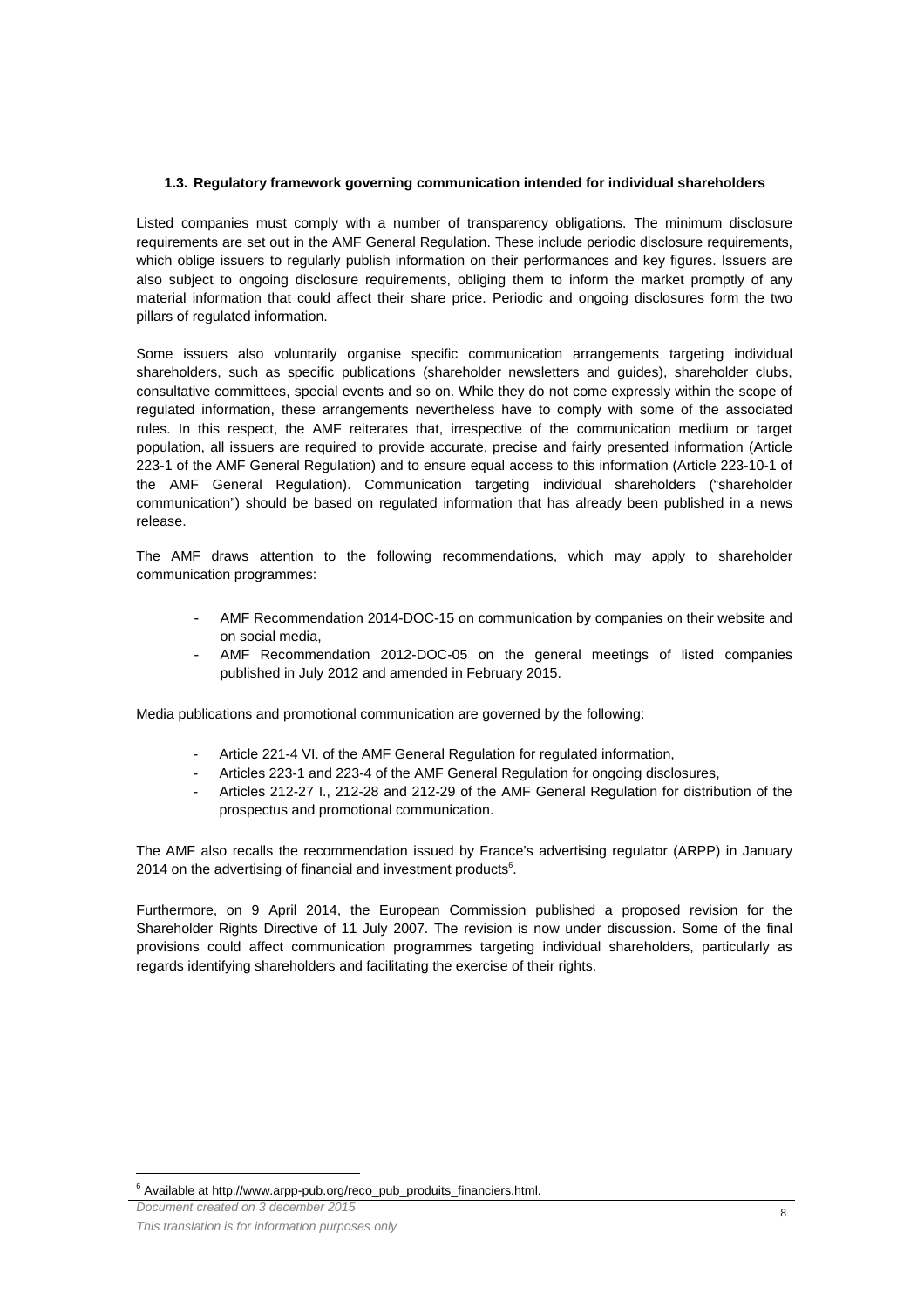# **2. METHODOLOGY**

## **2.1. Goals and scope**

This study takes stock of the practices used by listed companies in France to communicate with individual shareholders. It is designed to offer operational insights to guide issuers considering setting up shareholder communication tools or developing existing tools.

The stock-taking of existing practices is essentially based on information provided on the websites of the listed companies in the sample. A short list of questions was additionally sent to these companies. Interviews were also carried out.

# **2.2. Sample**

The selected sample comprises 80 listed companies (the "target sample") distributed as follows (cf. Appendix I):

- the 40 companies making up the CAC 40 index at 1 January 2015,
- the 40 companies making up the CAC PME index at 1 January 2015. Euronext created the CAC PME index in February 2014. It comprises issuers that are listed on Euronext and AlterNext, that are eligible for inclusion in PEA-PMEs (tax-sheltered equity savings plans investing in the equity of small and medium-sized enterprises) and that are selected based on liquidity and free float criteria.

Companies included in the SBF 120 index were included for certain themes.

# **2.3. Methodology used to analyse the information gathered**

## **2.3.1. Preparation and organisation of work**

This study was carried out using a matrix (cf. Appendix I) prepared based on introductory exchanges with listed companies, communication agencies and shareholder associations on the topic of individual share ownership.

The study looked in particular at:

- organisation of relations with individual shareholders: individual shareholder relations department (hereafter "shareholder relations"),
- knowledge of individual shareholders: general information, shareholder identification,
- information for individual shareholders: publications, websites and social networks, financial training courses, shareholder meetings, site visits, participation in shareholder trade fairs, dedicated number and identified contact person, financial advertising,
- measures to build loyalty among individual shareholders: retention policy, management of securities held in pure registered form, shareholder club,
- consultation with individual shareholders: consultative committee, general meeting.

Furthermore, as part of the study, and in connection with the publication of the Household Savings Observatory's Newsletter, which routinely looks at investment fees, the AMF also analysed the fees applied by sample companies to shares held in pure registered form (cf. Appendix III).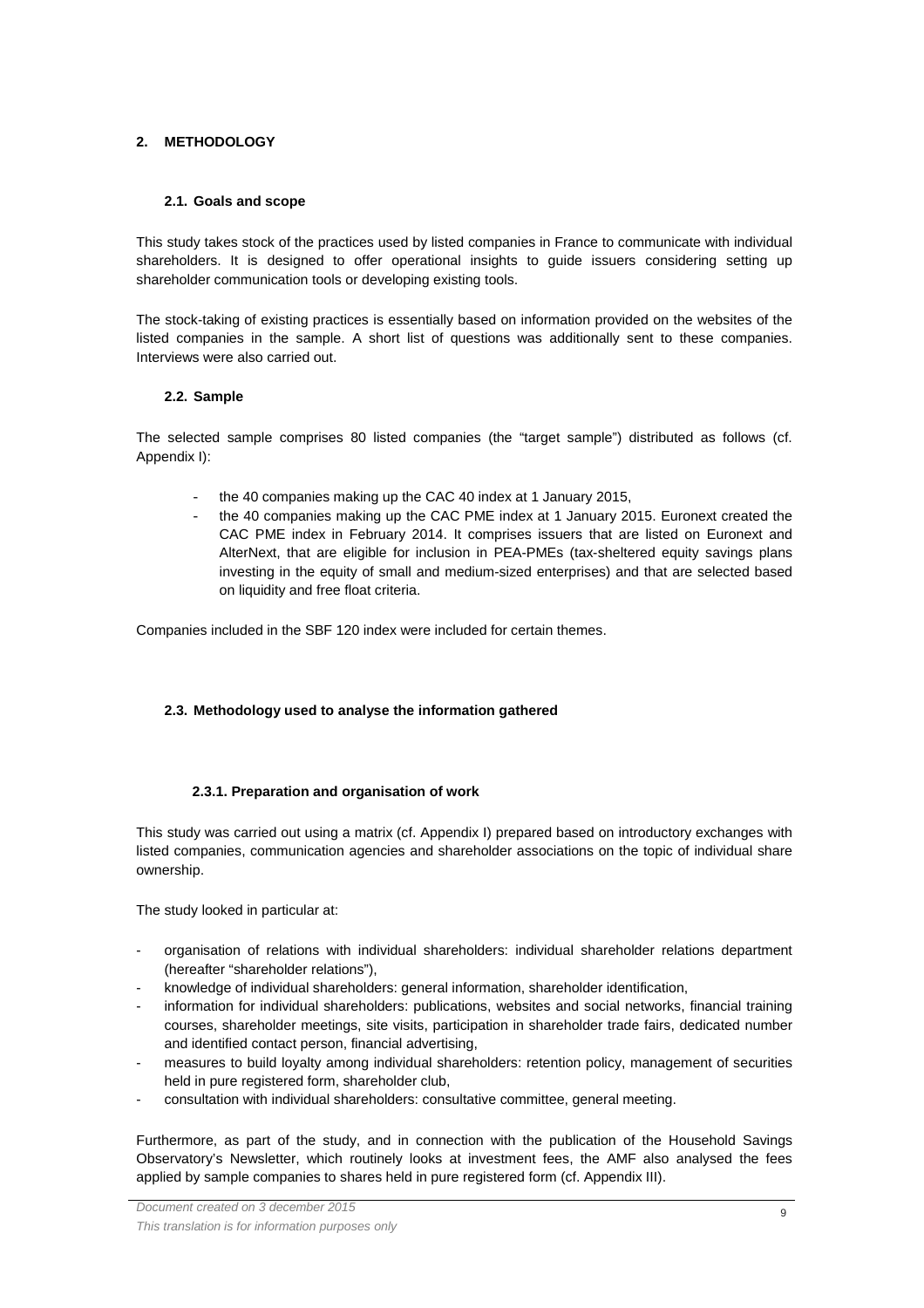In the case of SBF 120 companies, the AMF looked at the following: most recent report on identifiable bearer securities, existence of a shareholder relations department, ability to sign up for company news releases, existence of publications targeting individual shareholders, establishment of a shareholder club and organisation of events for individual shareholders.

# **2.3.2. Data collection**

The study was prepared chiefly using information published on the websites of sample companies between January 2015 and July 2015. Special attention was paid to the "Shareholder" sections of these websites, or if no such section existed, to the "Finance" or "Investor" sections.

In all, 13 companies from the CAC 40 index and one from the CAC PME index had a restricted area on their website for members of their shareholder club and which could only be entered using personal access codes. Seven CAC 40 companies provided the AMF with access codes for the purposes of the study, which made it possible to gather information from parts of the website that were not accessible to non-members of the shareholder club.

The AMF also emailed the sample companies to request four additional pieces of information:

- date of and thresholds for conducting reviews of identifiable bearer securities<sup>7</sup> carried out in 2013 and 2014,
- percentage of individual shareholders owning the company's share capital at end-2013 and end-2014,
- number of individual shareholders owning the company's share capital at end-2013 and end-2014,
- full-time equivalent staff assigned to shareholder relations.

All told, 35 CAC 40 companies and 33 CAC PME companies responded, giving an overall response rate of 85%. The feedback reflected each firm's own understanding and in-house definition of individual share ownership<sup>8</sup> insofar as the AMF did not specify a definition.

A specific methodology described in Appendix II.11 was used for the portion of the study covering financial advertising.

# **2.4. Interviews with issuers and qualified persons**

The AMF sought to round out its analysis by interviewing a number of issuers and qualified persons directly. This approach, which tapped into interviewees' real-life experiences, was intended to gain a better understanding of the steps taken by companies in the area of shareholder relations and to assess their effectiveness and limitations. In all, nine sets of interviews were conducted during the months of April and May 2015. The following were interviewed:

- three members of the AMF's Consultative Commission on Retail Investors,
- ten listed companies (nine CAC 40 companies and one SBF 120 company) during three panel-based meetings in conjunction with CLIFF,

l

 $^7$  Reviews of identifiable bearer securities enable issuers to identify shareholders holding bearer securities at a given moment in time. Each issuer is responsible for deciding whether to perform such reviews and to determine the procedures used (dates and thresholds). See also Appendix II.1.

<sup>&</sup>lt;sup>8</sup> For the purpose of its duties and initiatives involving this group, the AMF defines individual shareholders as persons who purchase a share in a company's capital directly (not through a collective investment scheme) for investment purposes and on a non-professional basis. Senior managers, founding shareholders and family offices are excluded, as are employees who hold shares through an employee investment vehicle.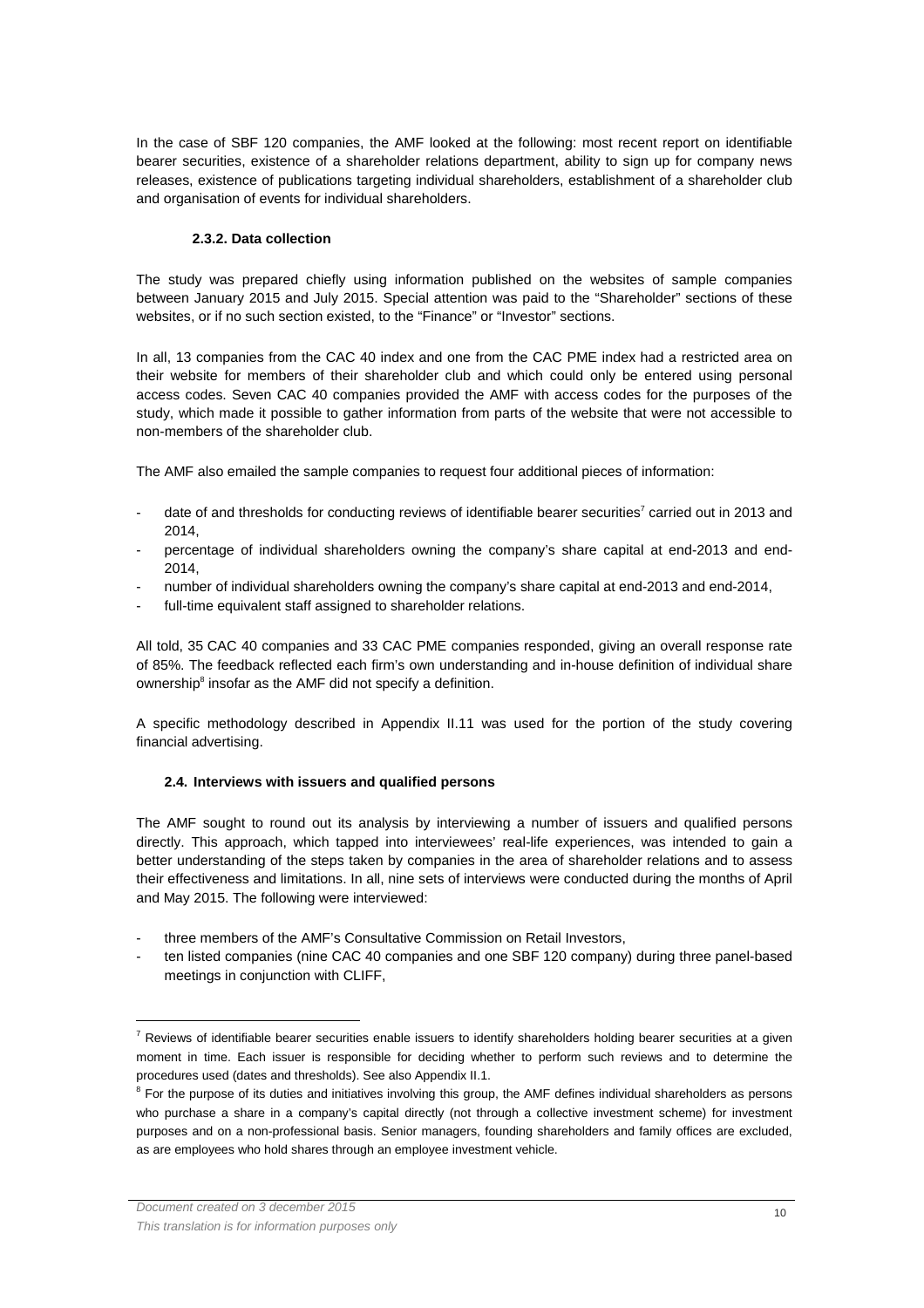The interviewees were mainly the persons responsible for shareholder relations.

- one company that specialises in financial training for individual shareholders,
- two managers of communication agencies specialising in shareholder communication.

The main questions asked during these interviews touched on:

- methods used to identify individual shareholders,
- shareholder relations strategy (inform, retain, boost holdings, win new shareholders),
- shareholder communication tools (benefits and limitations),
- trends and ways forward in shareholder communication.

## **3. SHAREHOLDER RELATIONS PROGRAMMES REFLECT SHAREHOLDER RELATIONS STRATEGIES**

#### **3.1. Retail shareholder relations strategies serve company-specific goals**

Not all companies reach out specifically to their individual shareholders: some issuers target institutional investors only. Company-specific goals determine whether or not the firm has a shareholder communication programme and dictate the size of the programme.

There is not always a correlation between the size of the shareholder communication programme and the proportion of individual shareholders owning share capital<sup>9</sup>. For example, one CAC 40 company in which individual shareholders held more than one-quarter of the share capital at end-2014 merely publishes a shareholder newsletter. Another company also in the CAC 40 whose proportion of individual shareholders is higher than the index average does not offer any tools aimed specifically at individual shareholders.

In other words, the proportion of individual shareholders is not the essential criterion shaping the development of a retail shareholder policy. Interviews revealed that the existence of a shareholder relations programme tends to be based more on the following<sup>10</sup>:

#### - **Market history:**

 $\overline{a}$ 

Some companies build up shareholder communication tools because of their history on the stock market. For example, companies that were privatised or whose IPO was heavily subscribed by the general public may seek to maintain a certain level of relations after opening their capital up to the public.

Other companies have experienced (or are experiencing) a challenging time on the market and want to educate individual shareholders.

#### - **Efforts to build a loyal shareholder base:**

Individual shareholders are generally considered to be loyal. Interviews revealed that loyalty tends to manifest itself in stability over time<sup>11</sup> and in loyalty to company management. Some companies without a reference shareholder, or that are not controlled, set up a shareholder relations programme in an effort to form a stable and long-lasting core shareholding group. Several interviewees also underlined the fact that individual shareholders often vote in support of management at general meetings, notably because most of them give the chairman a proxy to act on their behalf.

<sup>&</sup>lt;sup>9</sup> Just 13 CAC 40 companies were in a position to provide the AMF with the number of their individual shareholders. The correlation between this number and the size of the shareholder relations programme was not reviewed given the small sample and uncertainties over comparability (see Appendix II.1 on reviews of identifiable bearer securities).

 $10$  There may also be other reasons not mentioned in the interviews.

<sup>&</sup>lt;sup>11</sup> According to the Havas Paris – CSA survey published in June 2014, 81% of individual shareholders typically hold onto shares for more than one year, and 44% usually keep them for over five years.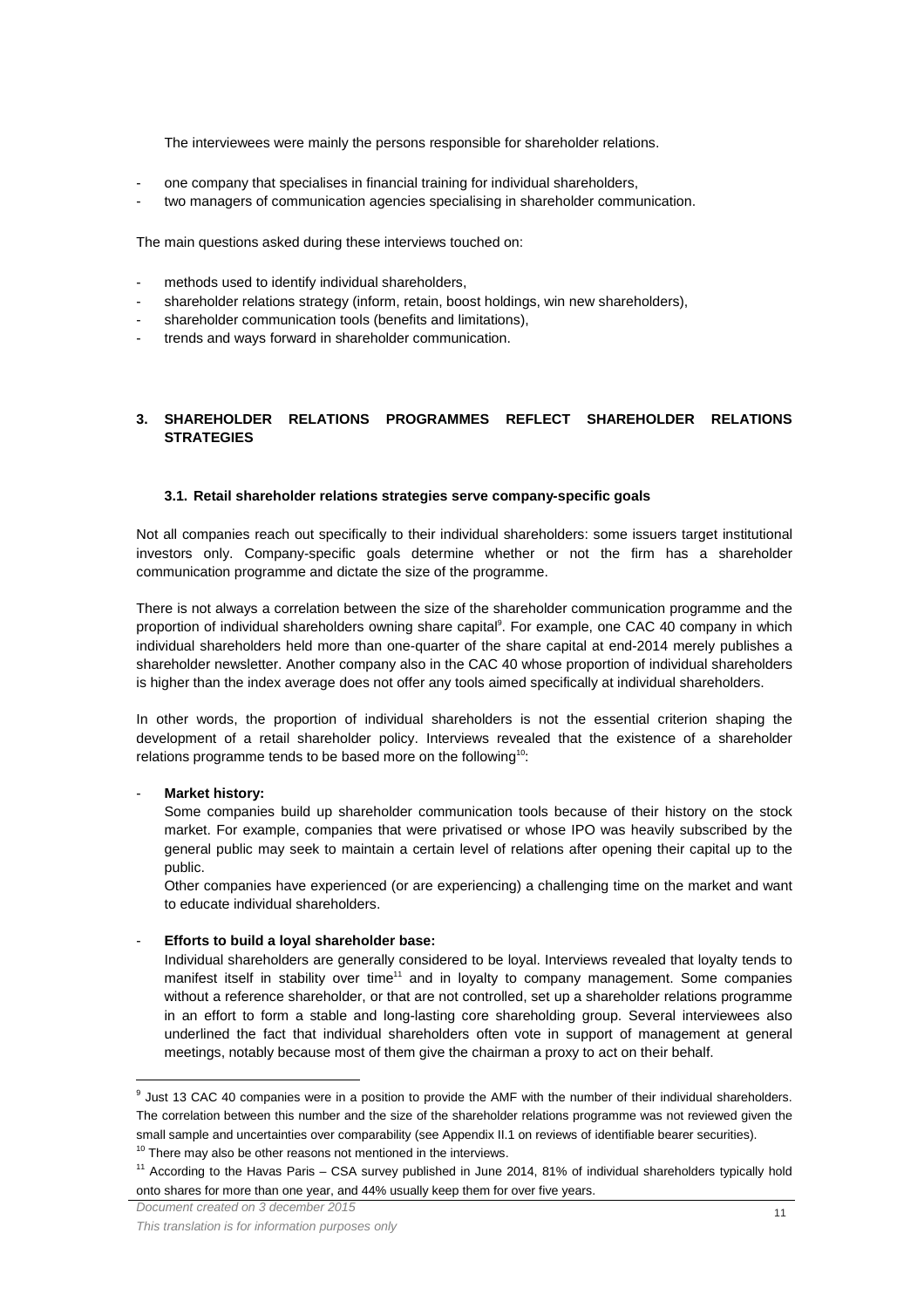## - **Making quorum at the general meeting:**

Some listed companies struggle to make quorum at their general meetings. Interviews revealed that some issuers established shareholder relations programmes to address this problem.

# - **Compensating for disinterest among institutional investors:**

A report by the AMF working group on initial public offerings published in December 2014 mentioned "adverse selection bias", which leads to a large share of retail investors being involved in potentially risky initial public offerings that fail to generate interest among institutional investors. Some listed companies also encounter this issue post-IPO, which may prompt them to target individual shareholders, often on a one-off basis, when conducting corporate finance transactions.

# - **Developing a corporate image:**

Some listed companies consider individual shareholders to be customers or prospective customers. Several shareholder relations managers said that their programme was designed to meet a broadbased company image strategy.

These reasons for setting up shareholder relations programmes are not mutually exclusive. Often, issuers develop their shareholder communication approach to meet several of these goals.

# **3.2. Objectives assigned to shareholder relations reflect the retail shareholder relations strategy**

Depending on the end goal of the retail shareholder relations strategy, each company organises its shareholder relations programme to achieve one or more objectives. Based on the interviews, companies usually pursue one or more of the following five objectives:

- inform: some shareholder relations managers say that their number-one goal is to share information among the largest possible number of individual shareholders in an effort to promote transparency,
- retain: the goal here is to build long-term loyalty among individual shareholders,
- strengthen: some companies want to boost the number of securities held by existing individual shareholders,
- win new shareholders: some programmes are designed to attract new individual shareholders,
- **image:** some shareholder communication tools are designed to enhance the company's image as it seeks to offer shareholders the same services as its peers. One interviewee referred to this as the "dictatorship of the benchmark".

A company may pursue more than one of these goals. Information, retention and image appear to be the main objectives assigned to shareholder relations programmes. Few companies mentioned boosting shareholdings or reaching out to new shareholders.

However, the objectives assigned to shareholder relations are not set in stone and may be adjusted to reflect developments in the factors referred to in § 3.1. One interviewed company recently modified its objectives: after previously concentrating on informing shareholders and making them more loyal, it is now also seeking to attract new individual shareholders following increased stock price volatility and a management changeover.

Some interviewees made the point that companies did not always clearly define the objective assigned to shareholder relations.

## **3.3. Resources allocated to the retail shareholder relations strategy**

The resources allocated to shareholder relations vary considerably across companies. In all, 27 CAC 40 companies out of 35 respondents and 16 CAC PME companies out of 33 respondents told the AMF that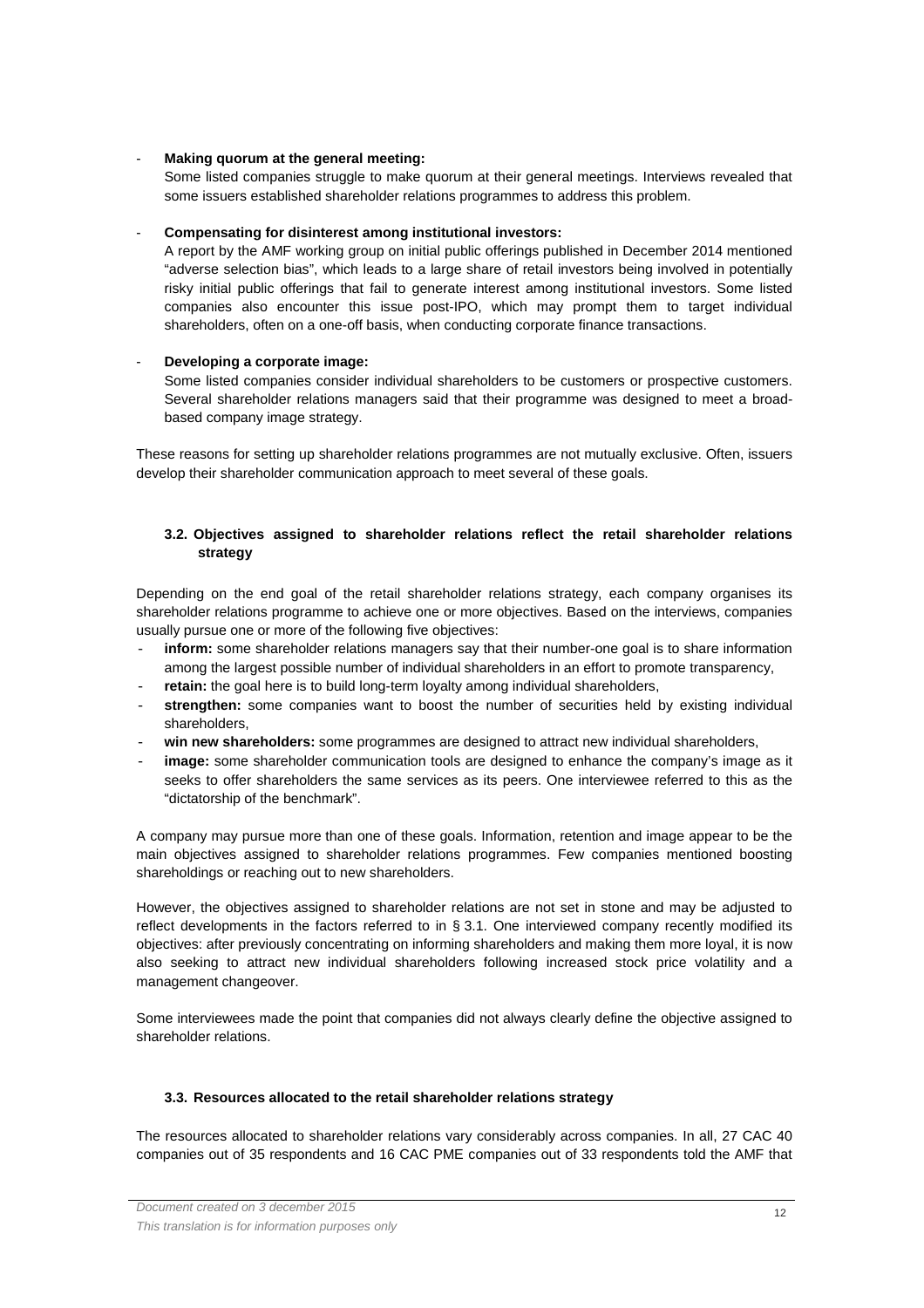they had a person or team specifically for shareholder relations<sup>12</sup>. The size of the team in terms of full-time equivalent (FTE) employees varied considerably:

|                                          | <b>CAC 40</b> | <b>CAC PME</b> |
|------------------------------------------|---------------|----------------|
| Maximum number of FTE employees reported |               |                |
| Average FTE                              | 2.9           | 0.4            |
| Median FTE                               |               | 0.01           |
| Source: company disclosures              |               |                |

The size of the team often reflects the scale of the shareholder relations programme in the CAC 40. Most firms in the index that said they had assigned two or more FTE employees to shareholder relations had a fairly well-established shareholder relations programme.

The purview of persons in charge of shareholder relations varies dramatically. Some companies manage securities held in pure registered form internally. Shareholder relations are sometimes responsible for organising general meetings and/or relations with employee shareholders. Other companies outsource a more or less significant portion of shareholder relations (call centre management, shareholder club, and so on.). These differences make it harder to compare team sizes.

The team or person responsible for shareholder relations may report to the finance division, the communication division, or, in rare cases, to senior management. Some interviewees feel that the reporting line gives an indication of the objective assigned by the company to shareholder relations.

# **4. FRAMEWORKS AND TOOLS FOR SHAREHOLDER COMMUNICATION**

**NB:** The tools and frameworks used to communicate with shareholders are described in detail in Appendix II. Its sections describe each of the items in the list below, highlighting the practices of companies in the sample as well as best practices identified by the AMF.

- reviews of identifiable bearer securities,
- contact resources,
- website and social networks,
- shareholder newsletter,
- shareholder quide.
- outreach to individual shareholders (meetings, trade fairs, site visits, conferences),
- financial training,
- preferred dividends,
- shareholder club,
- consultative committee,
- general meeting,

 $\overline{a}$ 

- financial advertising.

#### **4.1. Description of shareholder communication frameworks and tools**

People in charge of shareholder relations have access to an extensive toolkit to communicate specifically with individual shareholders. These tools can be grouped according to their purpose, which may range from getting to know individual shareholders to providing information, retaining or consulting with shareholders. Some tools overlap as they perform several roles.

Knowing individual shareholders is often seen as the foundation of the retail shareholder relations strategy. For those working in shareholder relations, it is vital to identify and know the people being targeted by their communication. Legally required or statutory major shareholding disclosures are not

 $12$  Some issuers assign fewer than one FTE person to shareholder relations.

Document created on 3 december 2015

This translation is for information purposes only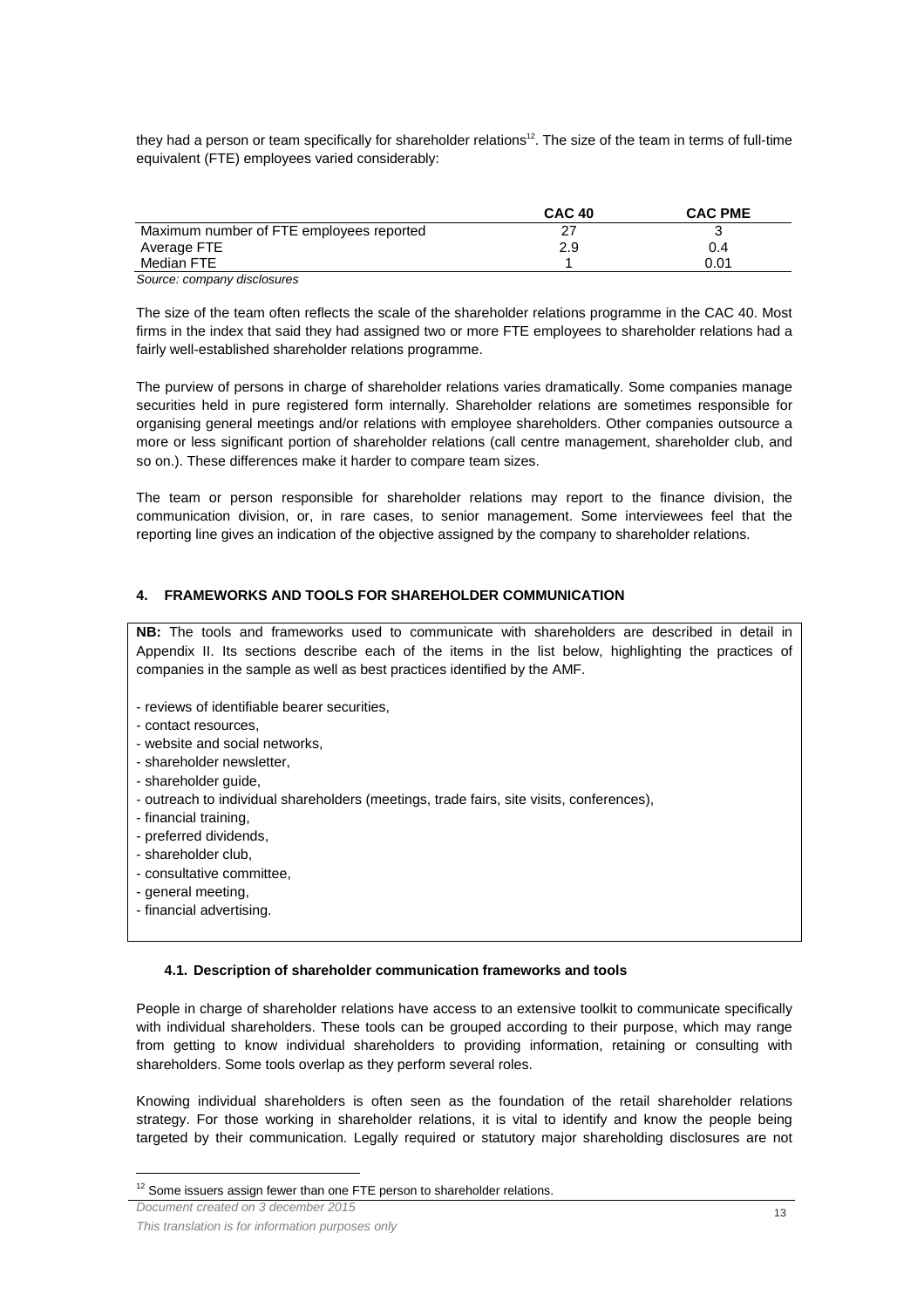much help in identifying individual shareholders. Shareholder relations managers therefore use reviews of identifiable bearer securities, examine the record of registered shareholders, or get more empirical data from the shareholder club. Less commonly, issuers may organise competitions to obtain shareholders' email addresses. While reviews of identifiable bearer securities are acknowledged to be the most effective method, some issuers never or infrequently go down this route because of the cost and resources required and their limited duration.

Providing information to individual shareholders is at the heart of shareholder relations.

Issuers create communication tools that are comprehensible to the greatest number of people so that individual shareholders can understand the group's business, market and key figures, with some firms also addressing questions relating to finance and stock market investing. Information tools comprise publications and events for individual shareholders. Publications include shareholder letters, which are the most extensively used tool, shareholder guides, information presented in the "Shareholder" section of the website and financial advertising. Events are similarly varied, ranging from shareholder meetings to site visits, conferences devoted to specific business areas, financial training courses and shareholder trade fairs.

To enable shareholders to get informed, some companies web post the name and contact details of the person in charge of shareholder relations. Most interviewees said that this is a strong sign of a company's commitment to individual shareholders.

One shareholder relations manager stressed quality of contact, both over the phone but also each time the company has dealings with individual shareholders, as a key factor in retention. Some companies have also developed loyalty-building tools to promote medium / long-term investment. All those interviewed on the topic said that preferred dividends were the most effective way to retain shareholders. One interviewee also mentioned loyalty shares, which are not yet in use in France. Because of the benefits it offers members, the shareholder club was also viewed as a tool for retention.

Some issuers set store by consulting with individual shareholders. In addition to the general meeting, which must held by law, some companies set up a consultative committee or panel to get input from individual shareholders on communication programmes and tools.

It is worth distinguishing between the shareholder relations frameworks established by some issuers, such as shareholder clubs and consultative committees, and shareholder relations tools, which include all the other measures that go into shareholder relations programmes.

Shareholder relations frameworks are designed with a long-term view in mind. They require issuers to maintain them through events and/or publications. Organised events – even information – are reserved for people who belong to these frameworks. Some interviewees mentioned problems in suspending these frameworks once they are in place.

Other issuers communicate with individual shareholders on a regular basis without setting up a shareholder club and/or consultative committee. They develop similar tools that function outside such frameworks, i.e. with no permanent shareholder relations structure. In these cases, publications and events may be opened up to all shareholders, reserved for registered shareholders, or, more rarely, made available to all interested parties.

**Every company is responsible for developing shareholder relations frameworks and tools that fit its own retail shareholder relations strategy and the goals assigned to that strategy. The AMF does not recommend any particular approach.**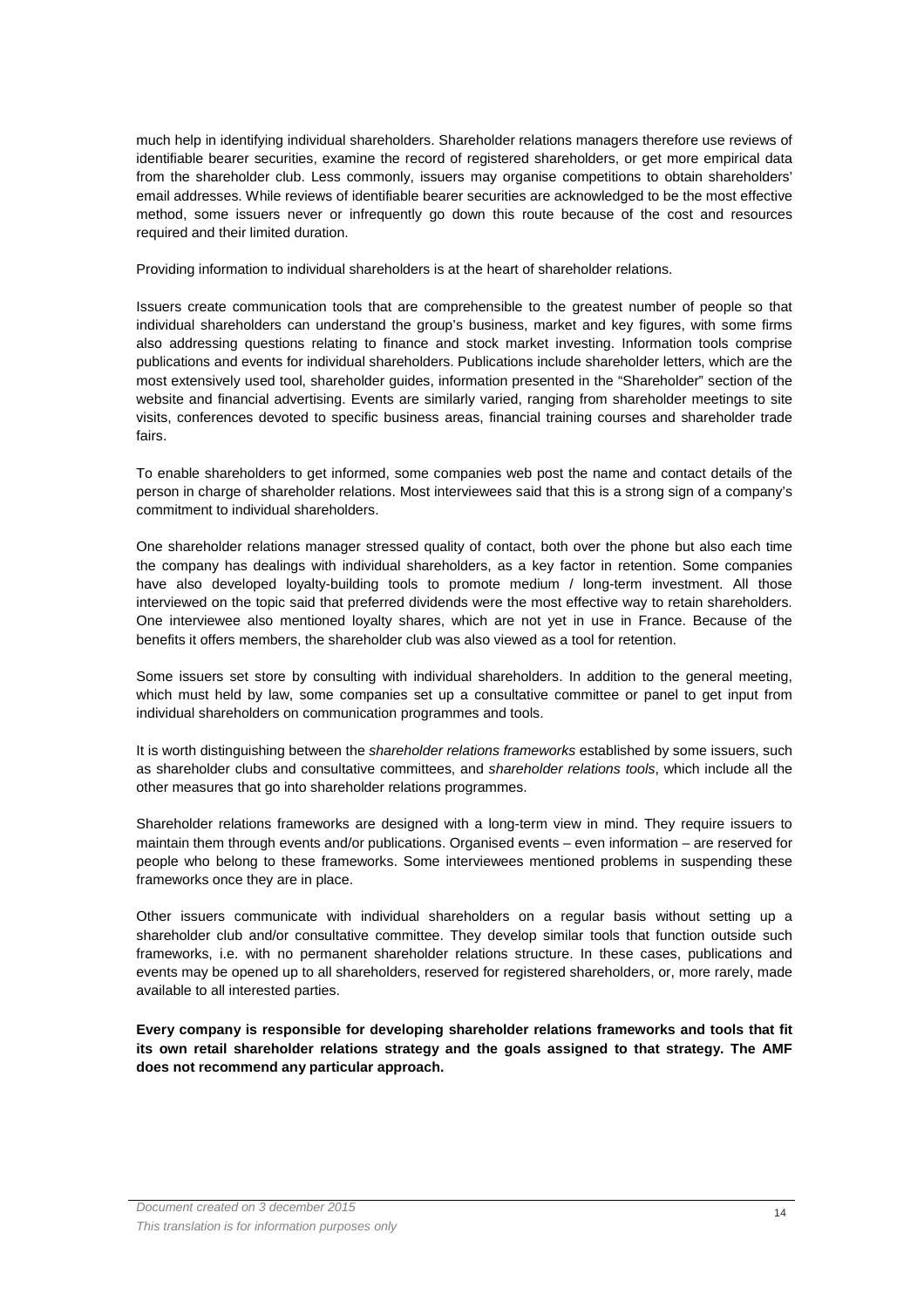# **4.2. Overview of existing practices**

This study was used to conduct a detailed analysis of the practices of companies included in the CAC 40 and CAC PME indices (cf. Appendix I). It was extended to companies from the SBF 120 index in some instances. The following table provides statistics on some of the tools and frameworks used by companies in the expanded sample.

| Number of companies from the index<br>using this tool or providing this<br>information | <b>CAC 40</b> |     | <b>CAC PME</b> |       | SBF 120 excluding CAC 40<br>and CAC PME companies<br>(A index) |     | SBF 120 (excluding CAC 40)<br>and CAC PME companies<br>and former CAC 40<br>companies)<br>(B index) |     |
|----------------------------------------------------------------------------------------|---------------|-----|----------------|-------|----------------------------------------------------------------|-----|-----------------------------------------------------------------------------------------------------|-----|
|                                                                                        | <b>Number</b> | %   | <b>Number</b>  | %     | <b>Number</b>                                                  | %   | <b>Number</b>                                                                                       | %   |
| Contact person for individual<br>shareholders named on website                         | 21            | 53% | 10             | 25%   | 45                                                             | 66% | 37                                                                                                  | 54% |
| Sign-up for email notifications or RSS<br>feed covering financial publications         | 39            | 98% | 28             | 70%   | 42                                                             | 62% | 31                                                                                                  | 46% |
| Shareholder club                                                                       | 21            | 53% | 2              | 5%    | 10                                                             | 15% | 5                                                                                                   | 7%  |
| Shareholder meetings in 2014*                                                          | 26            | 65% |                | 18%   | 19                                                             | 28% | 13                                                                                                  | 19% |
| Financial training courses in 2014*                                                    | 17            | 43% | $\Omega$       | $0\%$ | 4                                                              | 6%  | $\Omega$                                                                                            | 0%  |
| Site visits in 2014*                                                                   | 25            | 63% | 6              | 15%   | 8                                                              | 12% | 5                                                                                                   | 7%  |
| Actionaria shareholder trade fair in<br>2014                                           | 16            | 40% | 7              | 18%   | $\overline{4}$                                                 | 6%  | 3                                                                                                   | 4%  |
| Shareholder newsletter in 2014*                                                        | 35            | 88% | 17             | 43%   | 30                                                             | 44% | 22                                                                                                  | 32% |
| Shareholder quide in 2014                                                              | 19            | 48% |                | 3%    |                                                                | 10% | 4                                                                                                   | 6%  |
| Number of companies in the sample                                                      | 40            |     | 40             |       | 68                                                             |     | 54                                                                                                  |     |

Source: company websites. AMF analysis.

\*: At least one.

Compared with companies from the other indices, CAC 40 companies set up proportionately more shareholder relations tools. Shareholder clubs, shareholder guides, site visits and financial training courses are not widely seen outside the CAC 40, with fewer than 15% of companies from the other indices offering them.

There are differences in practices between CAC 40 companies and those of SBF 120 excluding CAC 40 and CAC PME companies ("A index"). These differences are greater still when the practices of CAC 40 companies are compared to those of SBF 120 companies excluding current and former CAC 40 companies and CAC PME companies ("B index").

Some practices are more widespread among CAC PME companies than among those of the B index, such as shareholder letters, participation in shareholder trade fairs, site visits or sign-ups for email notifications or RSS feeds.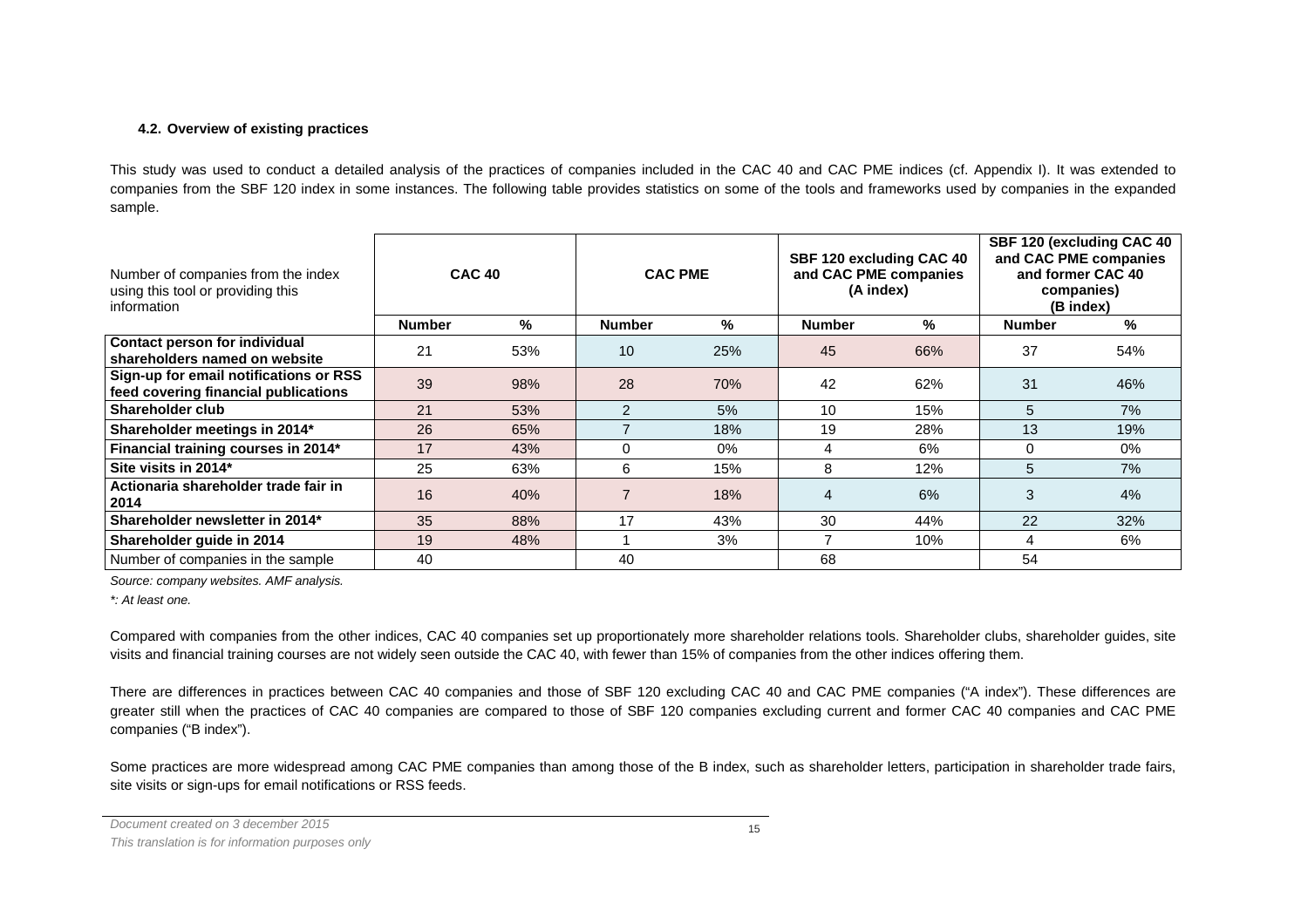#### **4.3. Shareholder communication: regulatory recap and best practices**

#### **4.3.1. Shareholder communication should be based on regulated information**

As reiterated in point 1.3, communication intended for individual shareholders should be based on regulated information and follow some of the rules for these disclosures. Based on observed practices, the AMF believes that issuers should pay special attention to the following areas when engaging in shareholder communication.

The AMF recalls that:

 **In accordance with Article 223-10-1 of the AMF General Regulation, issuers must ensure equal access to information**.

They need to be particularly careful when they set up an information space on their website that is restricted to members of the shareholder club. The AMF identified 15 CAC 40 companies and one CAC PME company with a restricted-access area on their website or a restricted-access website reserved for members of their shareholder club, who can enter the area with a login and password (cf. Appendix II.9).

 **In accordance with Article 223-1 of the AMF General Regulation, information provided to the market must be accurate, precise and fairly presented. Information must also be presented in a balanced, non-misleading way.** 

In all shareholder communication, including newsletters, guides, websites and meetings, issuers must make sure to present information in a balanced manner. This means they have to report unfavourable as well as positive news and events for the group.

Issuers must also present information in a non-misleading way. For example, when an issuer presents a summary of opinions issued by analysts following the stock, it must ensure that this summary is representative of all analysts following the stock and explain to readers, many of whom are not experts, what the price target means. Information should be dated and regularly refreshed. (cf. Appendix II.4).

In terms of accuracy, some issuers report the percentage of individual shareholders, and, less commonly, the number of shareholders. The method used to calculate these statistics may vary from issuer to issuer, making the results hard to compare (cf. Appendix II.1). Accordingly, issuers should be sure to specify:

- the date and thresholds used to conduct reviews of identifiable bearer securities that serve as the source for this information, as well as the percentage of capital identified by such reviews:
- the definition used to identify individual shareholders: this definition could specify the existence (or not) of a nationality criterion and the treatment of employee shareholders, indicating whether treatment differs for direct ownership and ownership through a collective investment scheme.

In Recommendation 2014-DOC-15 on websites and social networks, the AMF said that information published by listed companies on their corporate websites should be balanced. Thus, if the benefits of a given ownership approach (e.g. registered, administered registered, bearer) are highlighted, then any drawbacks should be too. For example, issuers should be careful when describing registered securities ownership, making sure when they list the benefits that they also mention the potential costs of switching to registered shares, difficulties entailed in holding pure registered shares in an equity savings plan or the number of tax statements that have to be managed when securities are owned in pure registered form. Some companies have already adopted a balanced presentation approach for all ownership approaches (cf. Appendix II.3).

 **In accordance with Article 223-2 of the AMF General Regulation, an issuer may defer the disclosure of inside information under certain circumstances. Article 223-2 II 1° requires**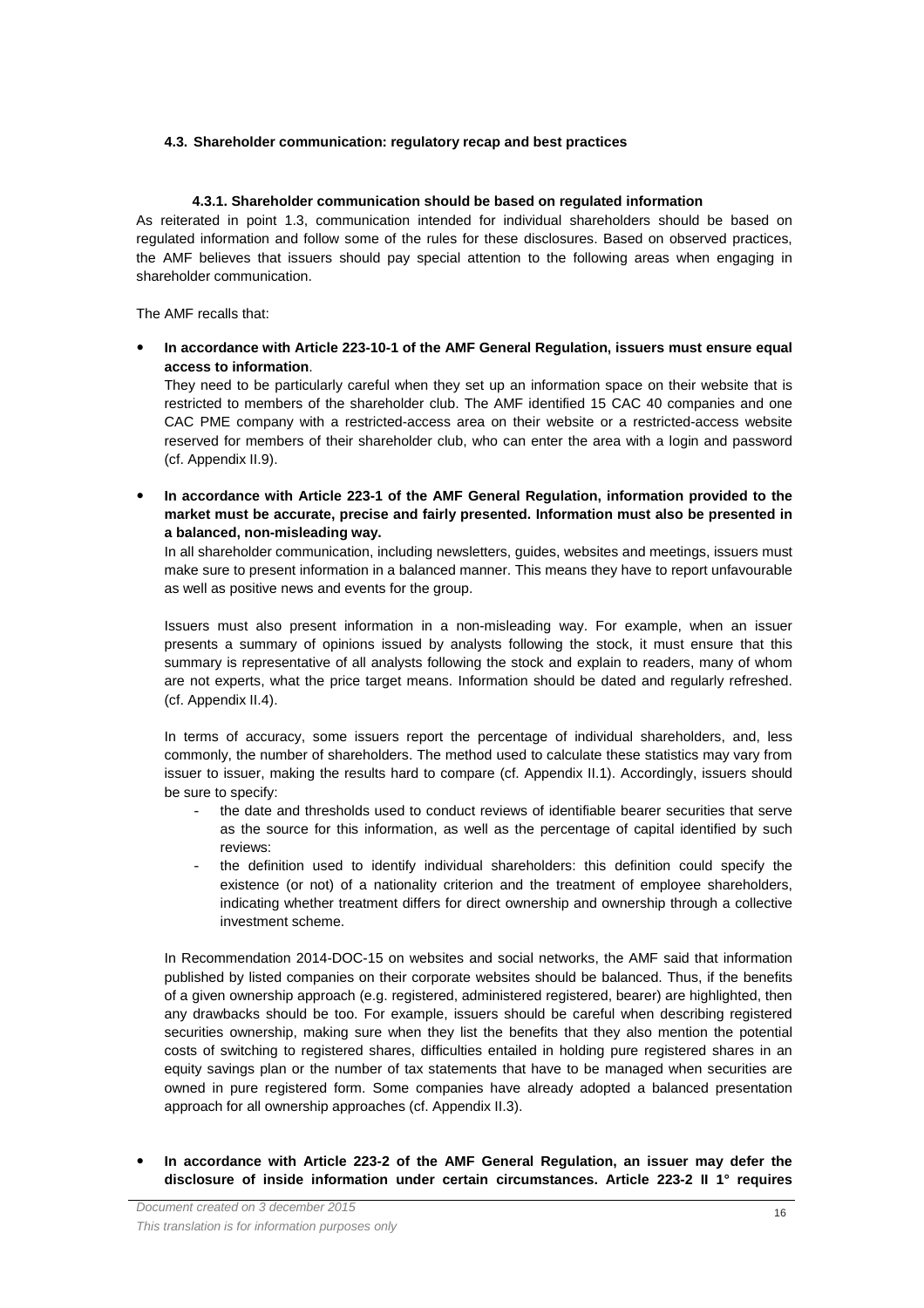# **issuers to implement "effective security measures to prevent access to that information by persons other than those who require access in order to perform their duties within the issuer".**

Two CAC 40 issuers mentioned situations in which members of their consultative committee hold inside information in accordance with the committee bylaws (cf. Appendix II.10). But the article cited above indicates that issuers must take care to prevent inside information from being provided to anyone who does not require it to perform their duties within the issuer. Members of the consultative committee should therefore never be in possession of inside information.

 **In accordance with Articles 212-28 and 212-29 of the AMF General Regulation, promotional communication relating to a public offer or an admission to trading on a regulated market shall be communicated to the AMF before being disseminated.**

Some companies publish special issues of shareholder newsletters covering corporate finance transactions, which fall within the scope of this article (cf. Appendix II.4).

## **4.3.2. Best practices in shareholder communications noted by the AMF**

The AMF noted the following best practices:

#### **Overall framework**

- Reflect on the goals of the retail shareholder relations strategy and the fit between these objectives and the existing shareholder relations programme. Each company needs to develop appropriate shareholder relations frameworks and tools as a function of its retail shareholder relations strategy and the objectives assigned to that strategy. The AMF does not recommend any particular solution.
- Facilitate access to all communication and educational materials aimed at individual shareholders (cf. Appendices II.6, II.7, II.9 and II.10).

It is good practice to web post presentations and content offered to shareholders during gatherings, such as shareholder meetings, site visits, financial training courses, shareholder trade fairs or business area conferences. Some issuers put video footage of these events online.

Issuers that would like to set up or extend a programme for providing information to educate their shareholders may include access on their website to the educational resources prepared by the AMF. A number of issuers already do this. Companies interested in doing likewise should contact the AMF's Retail Investor Relations Division.

- Report stock market returns with reinvested dividends included and compare them against benchmark indices that also include reinvested dividends. This information could be accompanied by supporting explanations, notably concerning tax aspects. The AMF believes that reporting returns with reinvested dividends offers meaningful information given the long-term investment rationale adopted by a large proportion of individual shareholders.
- Present, in an educational and balanced manner, strategic aspects and benefits setting the stock apart as a financial investment (cf. Appendices II.3 and II.5), bearing in mind the points made in Recommendation 2015-DOC-09 on communication by companies aimed at promoting their securities to individual investors.
- Publish the percentage of individual shareholders and the number of these shareholders, specifying the methodology used in accordance with the procedures set out in point 4.3.1.
- **Website (cf. Appendices II.2 and II.3)**
- Ensure that the group's website, which contains regulated financial information, can be accessed by typing the name of the group into commonly used search engines.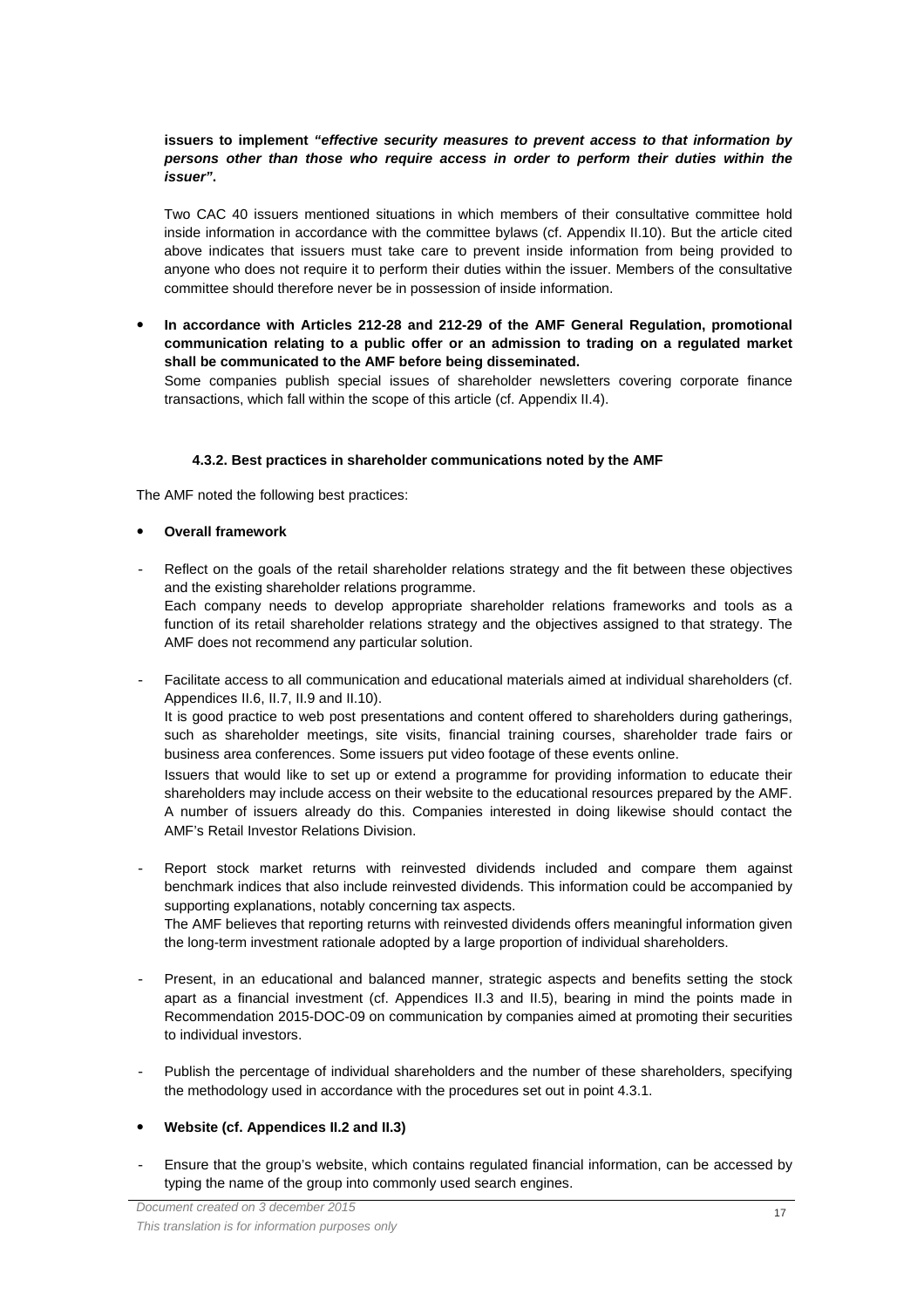Issuers whose homepage provides financial sections that are organised by user type ("Shareholder" and "Investor" for example) should create links between these sections so that information can be quickly reached in a few clicks. For example, access to regulated information could be facilitated for individual shareholders looking

at the "Shareholder" section, while documents concerning the general meeting should be easily reached from the "Investor" or "Finance" sections.

- Mention in the "Contact", "Finance", or, if applicable, "Shareholder" sections of the website how interested parties can contact the company on topics linked to financial information. Where appropriate, the issuer may specify which groups (investors, analysts and/or shareholders) can use the contact details given.
- Identify on the website and, if applicable, in the "Shareholder" section, the person responsible for shareholder relations.
- Enable members of the public to sign up for financial publications through an email and/or RSS feed subscription.

Also:

- make the "Sign up" or "Email notifications" options more accessible to all groups (institutional investors / analysts and individual shareholders) by putting them in the main menu of the website or "Finance" section,
- in the "Shareholder" section, make it easy to sign up for all regulated financial information and not just to publications aimed at individual shareholders, The AMF firmly believes that regulated information should serve as the basis for the information provided to any party wishing to invest in equities.
- promote sign-up options among individual shareholders. Some issuers explain, for example, how to sign up for financial information in the "Q&A" section of the "Finance" or "Shareholder" parts of the website.
- Refer to the following practices when setting up the glossary recommended by the AMF in the abovementioned Recommendation 2014-DOC-15:
	- promote broad accessibility to this type of information,
	- write the glossary in French,
	- customise the glossary to cover the main financial and business-related terms used by the issuer.

If there are insufficient resources to customise the glossary, some issuers include links to existing glossaries. Issuers may offer links to the glossary published by the AMF,

- illustrate the terms used in the glossary with appropriate references and ensure that these references are regularly updated,
- mention the AMF in the glossary, give the address of the part of its website that is devoted to retail investors (Épargne Info Service), potentially including the number of the Épargne Info Service retail investor help desk (01 53 45 62 00 within France).

## **Shareholder newsletter (cf. Appendix II.4)**

- Web post current and past issues of shareholder newsletters going back several years.
- Make shareholder newsletters easily accessible to all on the website in the "Finance" or "Shareholder" section.
- **Shareholder guide (cf. Appendix II.5)**
- Describe the issuer's strategy in a standalone chapter.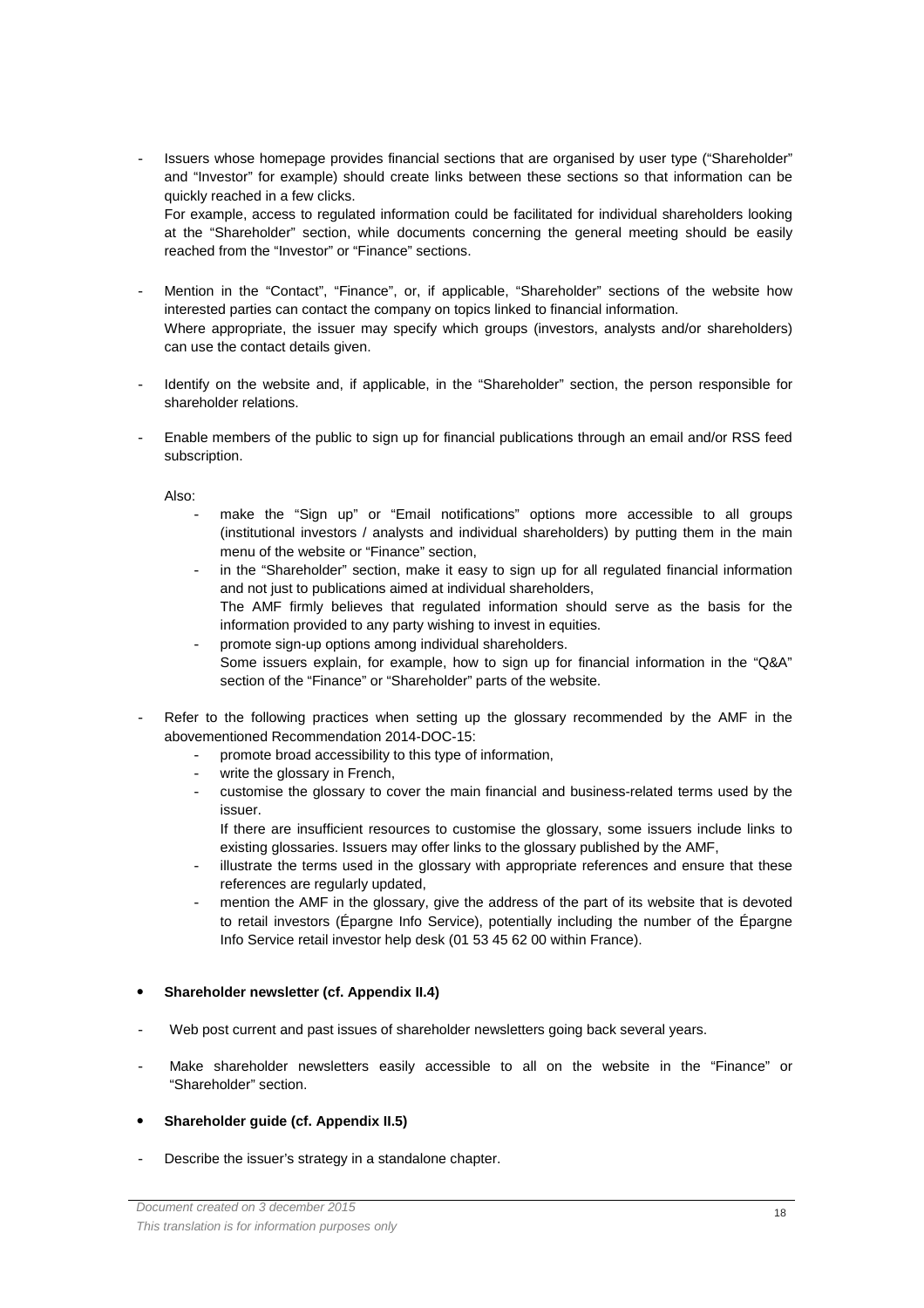- Describe the factors setting the stock apart as a financial investment in a standalone chapter, bearing in mind the points made in Recommendation 2015-DOC-09 on communication by companies aimed at promoting their securities to individual investors.
- Mention the dividend policy.
- Specify where to find more detailed information on each topic referred to in the guide, steering the reader, for example, to the registration document or CSR report.
- Include useful links (e.g. AMF Épargne Info Service).
- **Consultative committee (cf. Appendix II.10)**
- Keep individual shareholders apprised of the work done by the consultative committee. For example:
	- publish the agenda and/or minutes of consultative committee meetings,
	- web post the information provided to members of consultative committees and notably the presentation materials used to gain a better understanding of the company, its strategy and the organisation of the general meeting.
- Web post the bylaws of the consultative committee. If the issuer publishes bylaws, it should comply with them or, failing that, amend them.
- **General meeting (cf. Appendix II.11)**
- Indicate, as applicable, whether the entire general meeting may be viewed after the event, saying which parts are not shown.

## **5. CHALLENGES AND OUTLOOK: DIGITAL TRANSITION AND RENEWAL**

## **5.1. Challenges of the digital transition**

Shareholder communication programmes are changing with the move to digital technology. While few new tools have been created, some companies are now offering existing tools in digital format, with eclubs instead of the old shareholder clubs, e-committees in the place of consultative committees, web conferences instead of business line conferences and financial training courses, and virtual site visits rather than face-to-face meetings. A handful of companies were observed to have opened accounts on social networks for individual shareholders, with two Facebook accounts, one Twitter account and two playlists on YouTube. There is some debate over the value of such accounts among those surveyed.

Today, taking the digital route seems largely viewed as a way to get information to a larger number of shareholders in a more entertaining way (notably with videos) without increasing the related costs or in return for a measured increase in costs.

For the same reasons, paperless publications are another key trend. Companies used to mail out hardcopy versions of some or all of their publications (especially shareholder newsletters and the shareholder guide) to registered shareholders and/or members of the shareholder club. Virtually all the companies surveyed have scaled back these activities, although very few have done away with hardcopy documents entirely. One interviewee suggested that sending out hardcopy materials could become something that sets companies apart in terms of their communication in the years ahead.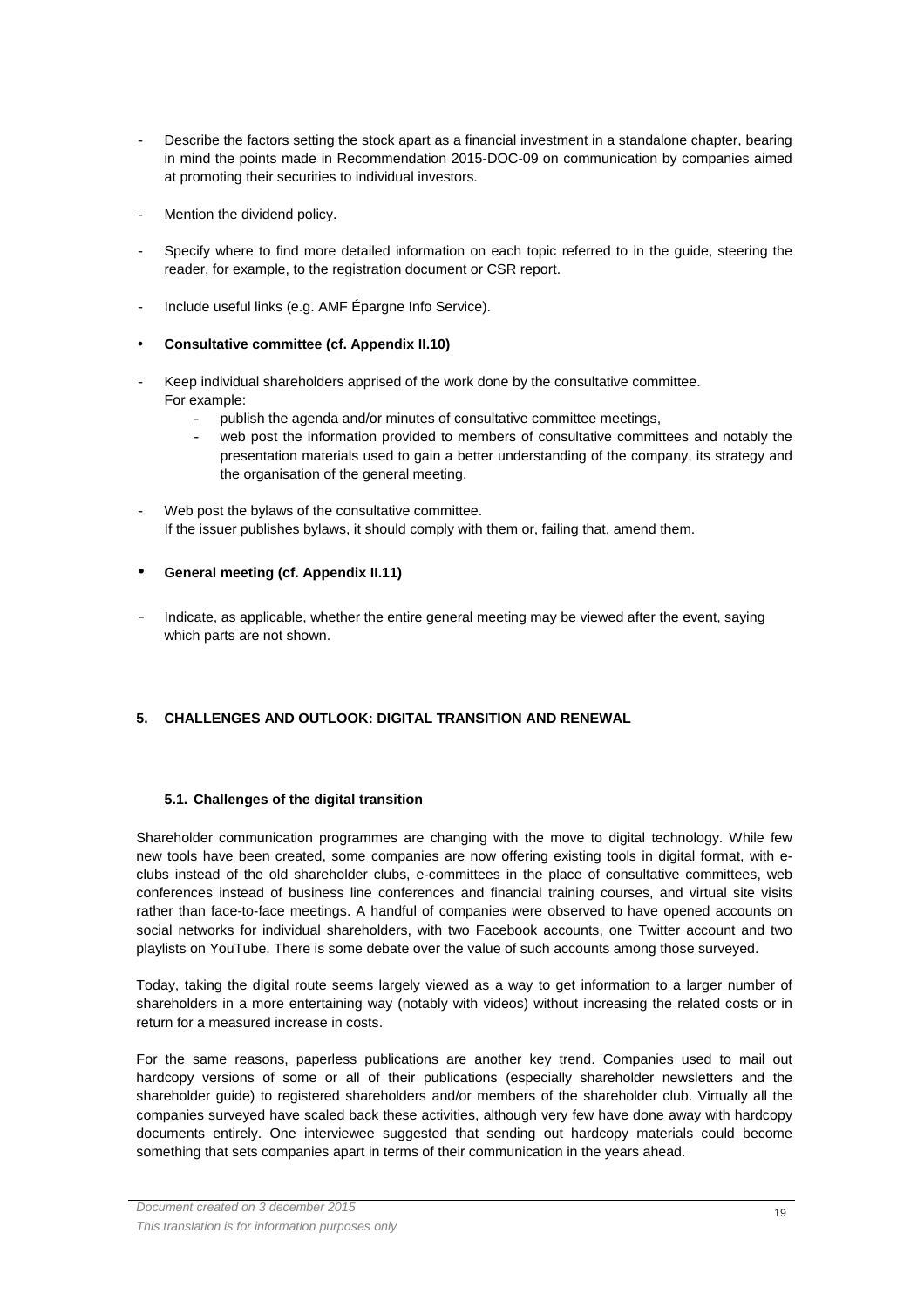All those interviewed stressed the need to maintain opportunities for face-to-face contact, saying that they could not image going 100% digital. Meeting shareholders is still seen as a way to build familiarity and loyalty.

## **5.2. Attracting new shareholders: discussions are underway and few tools have been identified**

Companies that have developed a retail shareholder relations strategy and that want individual shareholders to be present and stay invested in their share capital are concerned about the downturn in levels of direct equity ownership in France. The heads of shareholder relations at these companies are exploring ways to renew shareholder populations.

A number of initiatives have been attempted at individual company level to reach out to new groups. As the population of individual shareholders ages<sup>13</sup>, some issuers are highlighting the issue of passing on equity holdings in a bid to hold onto people who receive shares through an inheritance. They are working to raise awareness among shareholders about these questions through financial training courses and publications. A few issuers have conducted information campaigns targeting notaries, while others have undertaken school-based initiatives to get young people thinking about equity investing. One CAC 40 issuer recently released a video depicting a father, who is a company shareholder, and his son, who wants to diversify his savings.

One issuer is aggressively working to win new individual shareholders. To achieve this, it is designing its communication approach to explain the firm's businesses and benefits as a stock investment. The company has put together written materials, videos and an advertising campaign to argue the case for being one of its shareholders.

Some interviewees think that advertising campaigns can attract new shareholders provided that they tap into new advertising formats that are less bound by the rules, less tied to regulated information, more creative and more compelling. Some issuers considering conducting campaigns to promote their securities are uncertain about the regulatory restrictions on such activities. To address these concerns, the AMF published Recommendation 2015-DOC-09 on communication by companies aimed at promoting their securities to individual investors.

Most interviewees think that these individual initiatives will not suffice to reverse the decline in individual share ownership and share a belief that collective action is needed on this market-wide issue.

 $\overline{a}$ 

<sup>&</sup>lt;sup>13</sup> According to the TNS Sofres Sofia survey conducted in March 2014, the average age of individual shareholders increased from 53 in March 2009 to 55.4 in March 2015, i.e. an increase of 2.4 years over six years. According to INSEE statistics, the average age of French people rose by 0.9 of a year over the same period from 40 to 40.9.